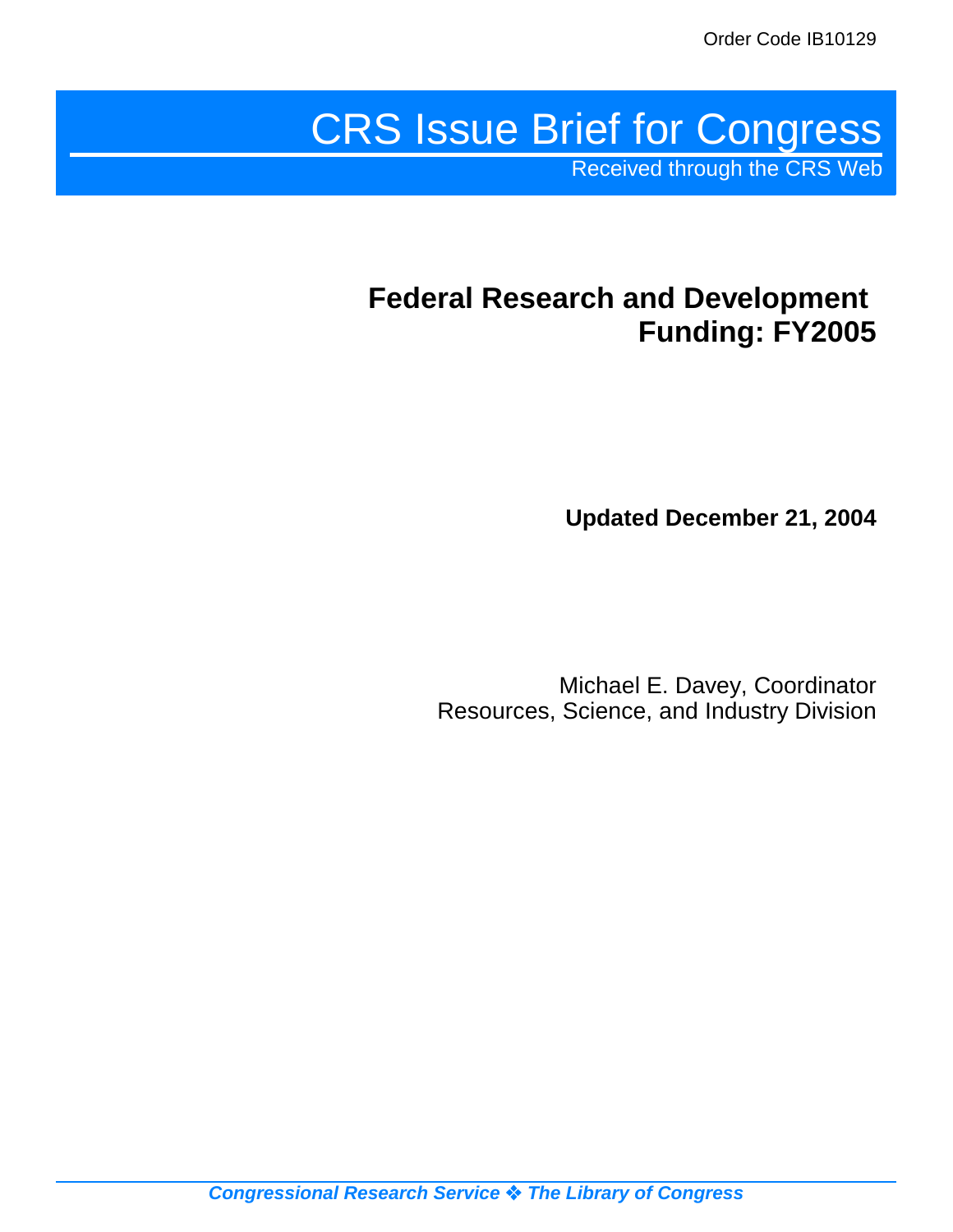## **CONTENTS**

**SUMMARY** 

MOST RECENT DEVELOPMENTS

BACKGROUND AND ANALYSIS

Department of Agriculture (USDA)

Department of Energy (DOE)

Department of Defense (DOD)

National Aeronautics and Space Administration (NASA)

National Institutes of Health (NIH)

National Science Foundation (NSF)

Department of Commerce (DOC) National Oceanic and Atmospheric Administration (NOAA) National Institute of Standards and Technology (NIST)

Department of Transportation (DOT)

Department of the Interior (DOI)

Environmental Protection Agency (EPA)

Department of Homeland Security (DHS)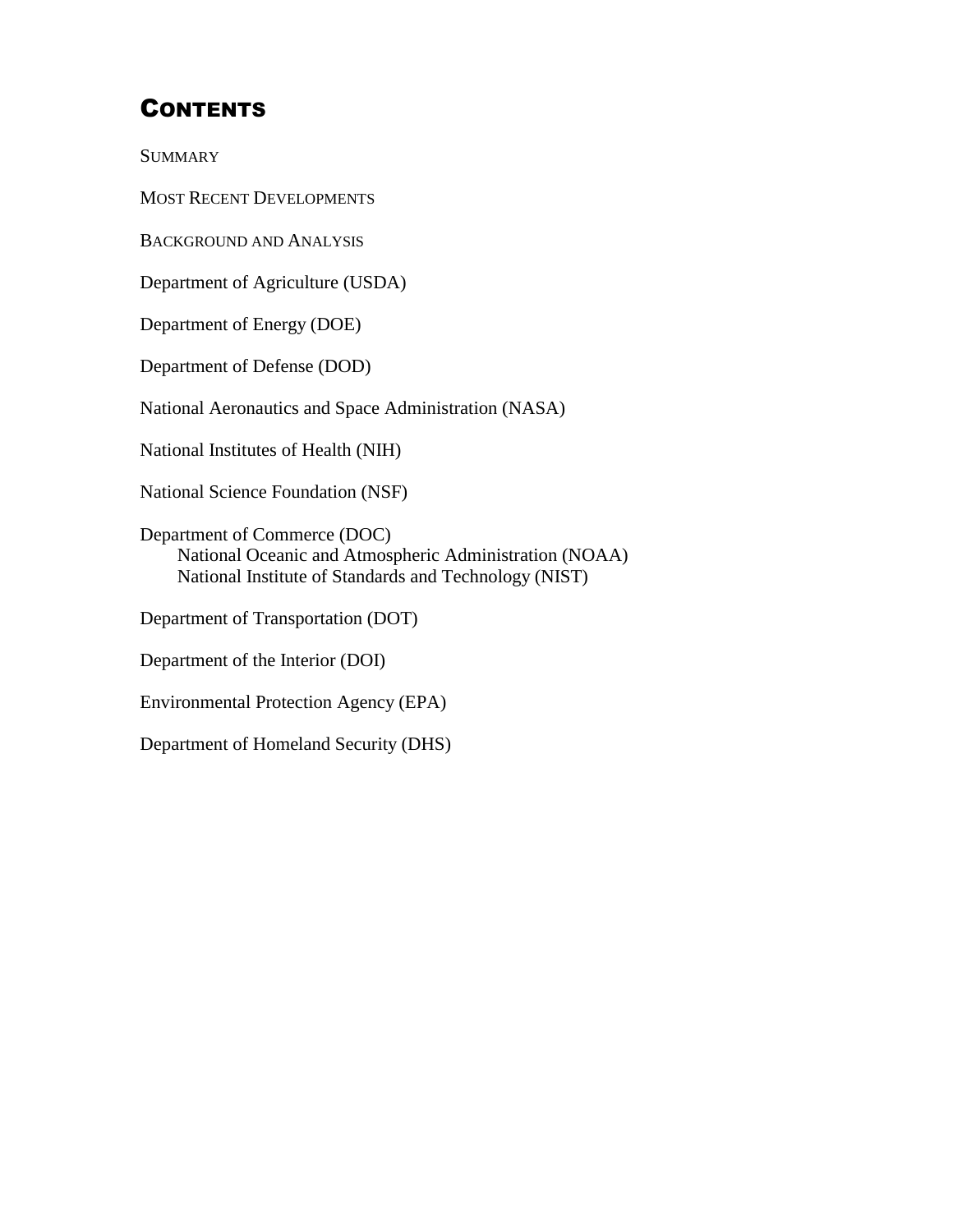#### Federal Research and Development Funding: FY2005

#### **SUMMARY**

The Bush Administration requested \$131.9 billion in federal research and development (R&D) funding for FY2005. This was \$5.9 billion above the estimated \$126 billion that was appropriated for federal R&D in FY2004. Based on Congressional actions, CRS estimates that federal R&D funding will reach \$132.9 billion in FY2005, a 5.5% increase over FY2004. CRS estimates that 78% of this increase was for defense R&D. CRS estimates that defense R&D will reach \$75.4 billion, a 7.4% increase over FY2004, while civilian R&D is estimated to reach \$57.5 billion, a 2.7% increase over FY2004.

Congress passed four individual appropriations bills, but only two of them, Defense and Homeland Security, have R&D programs. Congress approved a record \$69.853 billion for DOD's RDT&E program, including a 10.4% increase for DOD's S&T programs (P.L. 108-287). Congress approved a 26% increase, or \$1.3 billion for Department of Homeland Security's (DHS) R&D programs (P.L. 108-334). The remaining nine appropriations bills are contained in the Consolidated Appropriations Act of FY2005, (P.L 108-447, H.R. 4818). All funding estimates derived from that Act reflect a 0.80% acrossthe-board rescission. Further, programs in the Commerce appropriations bill reflect an additional 0.54% across-the-board reduction, while programs in the Interior appropriations bill reflect an additional 0.594% reduction.

Funding for USDA would increase agricultural research 1.6% over FY2004. Most of this increase is the related to congressionally directed projects that USDA requested be removed from the bill. Congress approved an estimated \$8.783 billion for R&D at DOE,

a 1.2% increase over FY2004. DOE's basic science programs would increase 2.8%, to \$3.6 billion.

P.L. 108-447 does not provide a specific number for NASA R&D funding. Instead, it states that NASA has "unrestrained" authority to transfer funding among its various programs. Despite passing an authorization bill two years ago to double NSF's budget over five years (P.L. 107-368), Congress approved a 1.9% reduction in funding for FY2005, including the first decline for NSF's Research and Related Activities account since 1986. NSF's Education and Human Resources programs would decline 10% below FY2004 levels.

Funding for NIH would increase 2% to \$28.452 billion, \$560 million over FY2004. Most NIH institutes would receive increases between 1.6 and 2.5 percent.

Within the Department of Commerce, Congress funded NIST at an estimated \$699 million, a 14.5% increase over FY2004. It funded the Manufacturing Extension Program at \$108 million, but instructed the Secretary not to re-compete the program until FY2007. Congress also approved \$136 million to complete work on current Advanced Technology Programs, with no new projects to be competed in FY2005. In response to the findings of a new Ocean Commission Initiative, Congress funded NOAA at \$681 million, a 7.2% increase over FY2004 levels.

Congress did not renew the research and experimentation (R&E) tax credit, which expired on June 30, 2004, despite the introduction of a number of bills aimed at extending the R&E tax credit either permanently or for a specified period of time (see CRS Report RL31181).

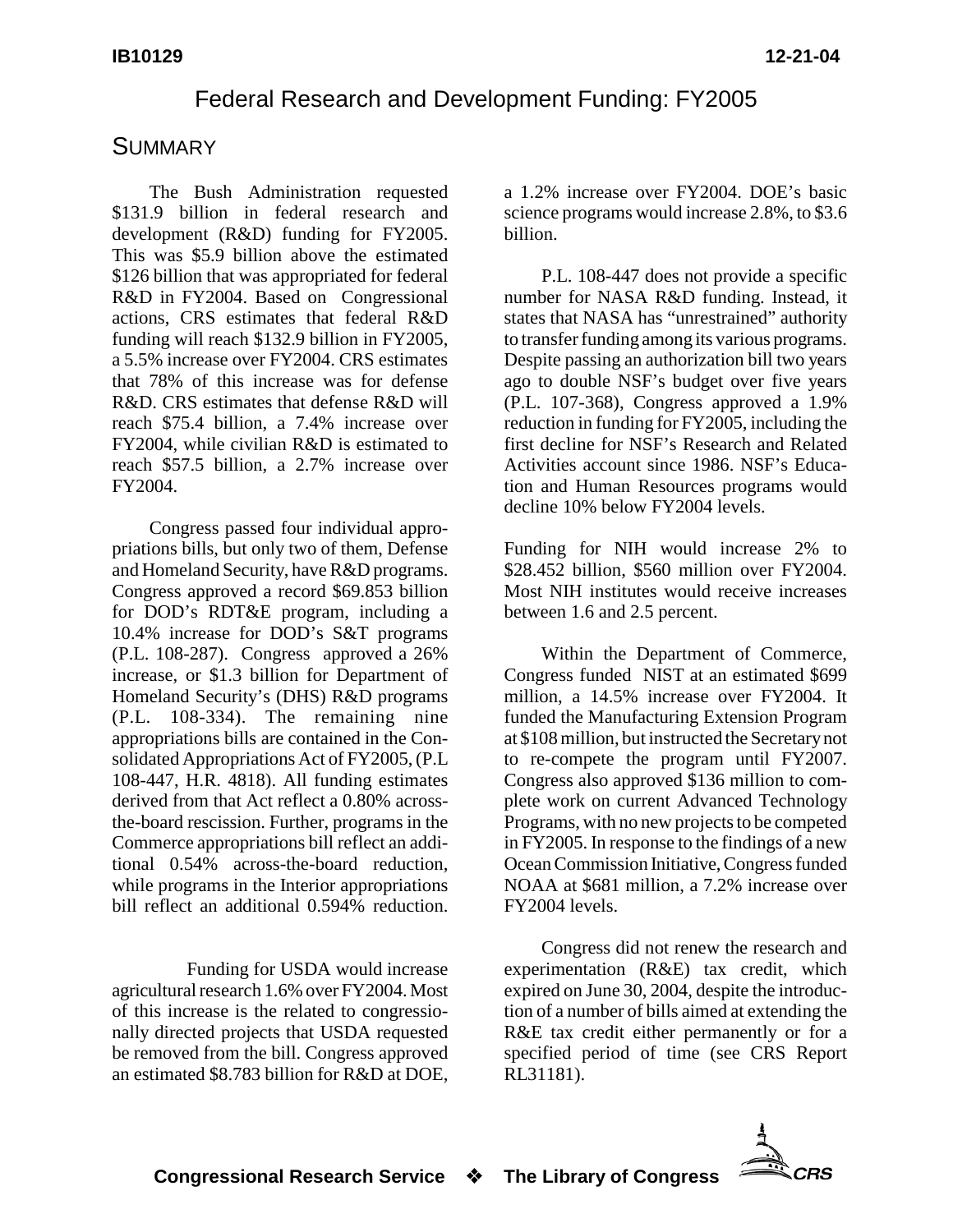#### MOST RECENT DEVELOPMENTS

On December 8, 2004, President Bush signed P.L. 108-447, the Consolidated Appropriations Act of FY2005. The Bush Administration requested \$131.5 billion in federal research and development funding for FY2005. Based on current Congressional actions, CRS estimates that Congress has approved a record \$132.9 billion for federal R&D in FY2005.

#### BACKGROUND AND ANALYSIS

## **Department of Agriculture (USDA)**

The FY2005 budget request for research and education in the U.S. Department of Agriculture (USDA) is \$2,435 million, a 2.6% decrease (\$65.3 million) from the FY2004 level of \$2,500.3 million (see **Table 1**). The FY2005 request provides support for several continuing research priority areas: new uses for agricultural products, global climate change, agricultural genomes, biosecurity, agricultural information services, and homeland security supplemental. Other priority areas include competitive research for fundamental and applied sciences in agriculture, and advancing agricultural genomic research. The FY2005 budget request supports programs on emerging and exotic diseases as part of the infrastructure to enhance homeland security. The USDA is concerned with training and educating the next generation of agricultural scientists and supporting core university-based research. Increased funding is provided to several higher education programs.

The USDA conducts in-house basic and applied research. The Agricultural Research Service (ARS) is the lead federal agency for nutrition research, operating five major laboratories in this area, including the world's large multi-disciplinary agricultural research center located at Beltsville, Maryland. ARS laboratories focus on efficient food and fiber production, preservation of genetic resources, development of new products and uses for agricultural commodities, development of effective biocontrols for pest management, and support of USDA regulatory and technical assistance programs. The FY2005 request provides \$1,189 million for ARS, \$19.7 million above the FY2004 estimate. Reductions are proposed in all projects earmarked by Congress in order to finance high priority program increases. The FY2005 request proposes a \$3.5 million increase for animal genomics and an increase of \$8.3 million for emerging diseases and biosecurity. There is also an increase proposed for information technology cyber security and animal waste related problems. The ARS reports that the majority of its facilities are functionally obsolete. The FY2005 request for ARS includes \$23 million for buildings and facilities.

The Cooperative State Research, Education, and Extension Service (CSREES) distributes funds to State Agricultural Experiment Stations, State Cooperative Extension Systems, land-grant universities, and other institutions and organizations that conduct agricultural research. Included in these partnerships is funding for research at the 1862 institutions, 1890 historically black colleges and universities, and 1994 tribal land-grant colleges. Funding is distributed to the states through competitive awards, statutory formula funding, and special grants. The FY2005 request for CSREES is \$1,028 million, a decrease of \$104 million from FY2004. Funding for formula distribution in FY2005 to the State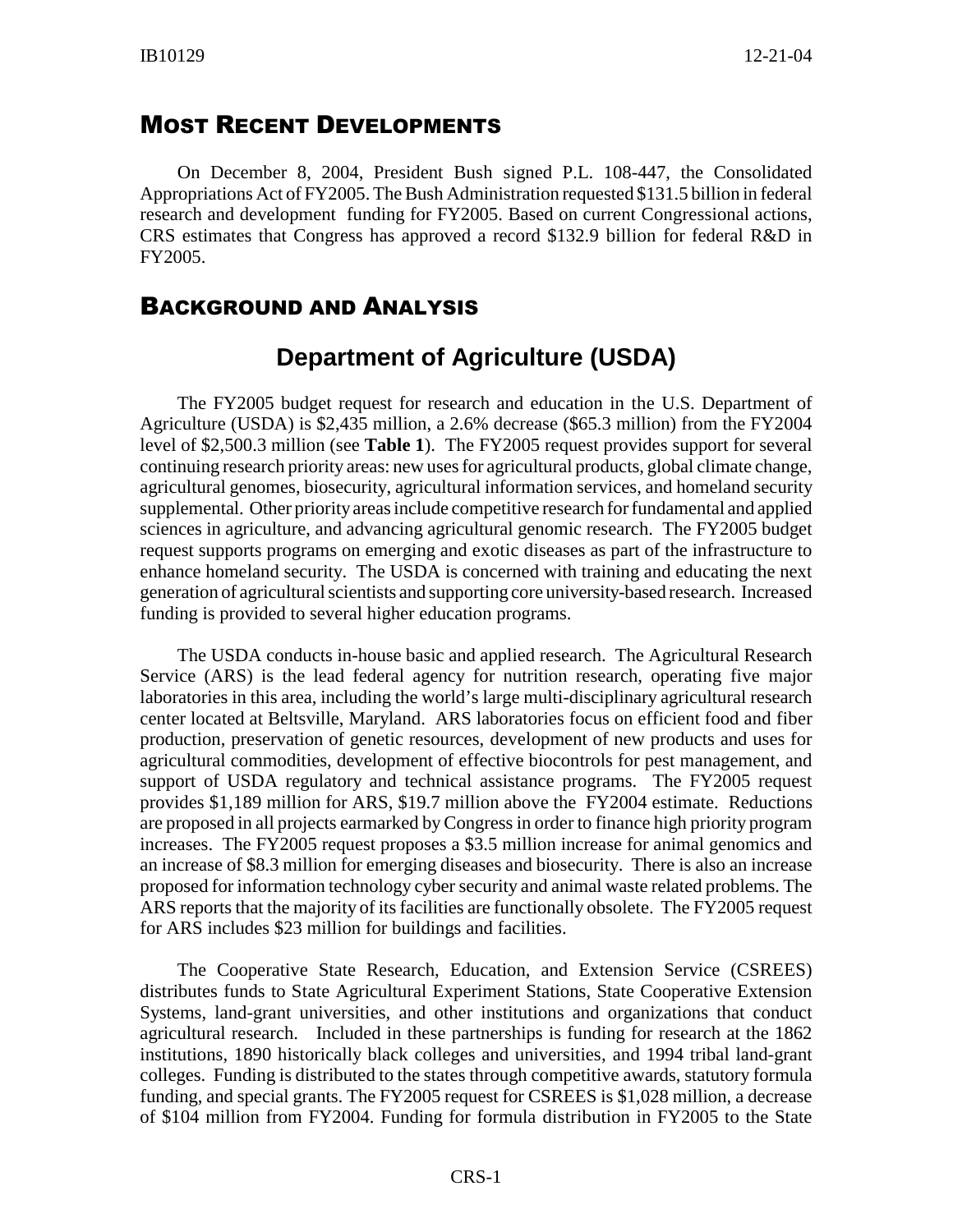Agricultural Experiment Stations (and other eligible institutions) would be \$275.9 million, a \$1.8 million below FY2004. The request proposes a slight increase for the 1890 formula programs. The FY2005 request funds the National Research Initiative (NRI) Competitive Grants Program at \$180 million, \$16 million above the FY2004 estimate.

|                                                           | <b>FY2004</b>     | <b>FY2005</b>    | <b>FY2005</b>     |
|-----------------------------------------------------------|-------------------|------------------|-------------------|
|                                                           | <b>Estimate</b>   | <b>Request</b>   | <b>Omnibus</b>    |
| <b>Agric. Research Service (ARS)</b>                      |                   |                  |                   |
| Product Quality/Value Added                               | \$108.4           | \$99.4           |                   |
| <b>Livestock Production</b>                               | 96.7              | 79.9             |                   |
| Crop Production                                           | 180.8             | 153.9            |                   |
| Food Safety                                               | 95.4              | 90.1             |                   |
| <b>Livestock Protection</b>                               | 65.5              | 60.5             |                   |
| <b>Crop Protection</b>                                    | 178.3             | 151.7            |                   |
| <b>Human Nutrition</b>                                    | 81.5              | 80.5             |                   |
| <b>Environmental Stewardship</b>                          | 216.3             | 182.1            |                   |
| National Agricultural Library                             | 20.9              | 22.4             |                   |
| <b>Funds for Homeland Security</b>                        | $\overline{20.8}$ | 49.0             |                   |
| Repair & Maintenance                                      | 18.1              | 18.1             |                   |
| <b>Subtotal</b>                                           | 1,082.5           | 987.6            | 1,048.5           |
| <b>Buildings &amp; Facilities</b>                         | 63.8              | 178.0            | 186.3             |
| <b>Trust Funds</b>                                        | 23.0              | 23.0             | 0.0               |
| Total, ARS <sup>a</sup>                                   | 1,169.3           | 1,189.0          | 1,243.8           |
| Coop. St. Res. Ed. & Ext. (CSREES) Research and Education |                   |                  |                   |
| Hatch Act Formula                                         | 179.1             | 180.1            | 178.7             |
| <b>Cooperative Forestry Research</b>                      | 21.8              | 21.8             | $\overline{22.2}$ |
| 1890 Colleges and Tuskegee Univ.                          | 35.8              | 36.0             | 12.3              |
| <b>Special Research Grants</b>                            | 110.7             | 3.3              | 135.5             |
| <b>NRI</b> Competitive Grants                             | 164.0             | 180.0            | 179.6             |
| Animal Health & Disease Res.                              | $\overline{4.5}$  | $\overline{5.1}$ | 5.1               |
| <b>Federal Administration</b>                             | 37.5              | 7.5              | 42.6              |
| Higher Education <sup>b</sup>                             | 41.4              | 52.8             | 51.5              |
| Total, Coop. Res. & Educ. <sup>c</sup>                    | 618.4             | 516.0            | 655.5             |
| <b>Extension Activities</b>                               |                   |                  |                   |
| Smith-Lever Sections 3b&c                                 | 277.7             | 275.9            | 275.5             |
| Smith-Lever Sections 3d                                   | 80.6              | 83.4             | 86.7              |
| Renewable Resources Extension                             | 4.0               | 4.1              | 4.1               |
| 1890 Research & Extension                                 | 31.7              | 32.1             | 32.8              |
| Other Extension Prog. & Admin.                            | 36.0              | 25.7             | 28.5              |
| <b>Total, Extension Activities</b> <sup>c</sup>           | 440.1             | 421.2            | 445.7             |
| <b>Total, CSREES</b> <sup>c</sup>                         | 1,132.0           | 1,028.0          | 1,101.2           |
| <b>Economic Research Service</b>                          | 71.0              | 80.0             | 74.2              |
| National Agric. Statistics Service                        | 128.0             | 138.0            | 128.5             |
| <b>TOTAL, Research, Education &amp; Economics</b>         | \$2,500.3         | \$2,435.0        | \$2,538.7         |

#### **Table 1. U.S. Department of Agriculture**

(\$ in millions)

a. The total for ARS excludes trust funds and support for Counter-Drug Research and Development and for Anti-Drug Research and Related Matters. Program levels in the House-passed version are not available.

b. Higher education includes payments to 1994 institutions and 1890 Capacity Building Grants program.

c. Program totals may reflect set-asides (non-add) or contingencies. Includes support for integrative activities (which have both research and extension components).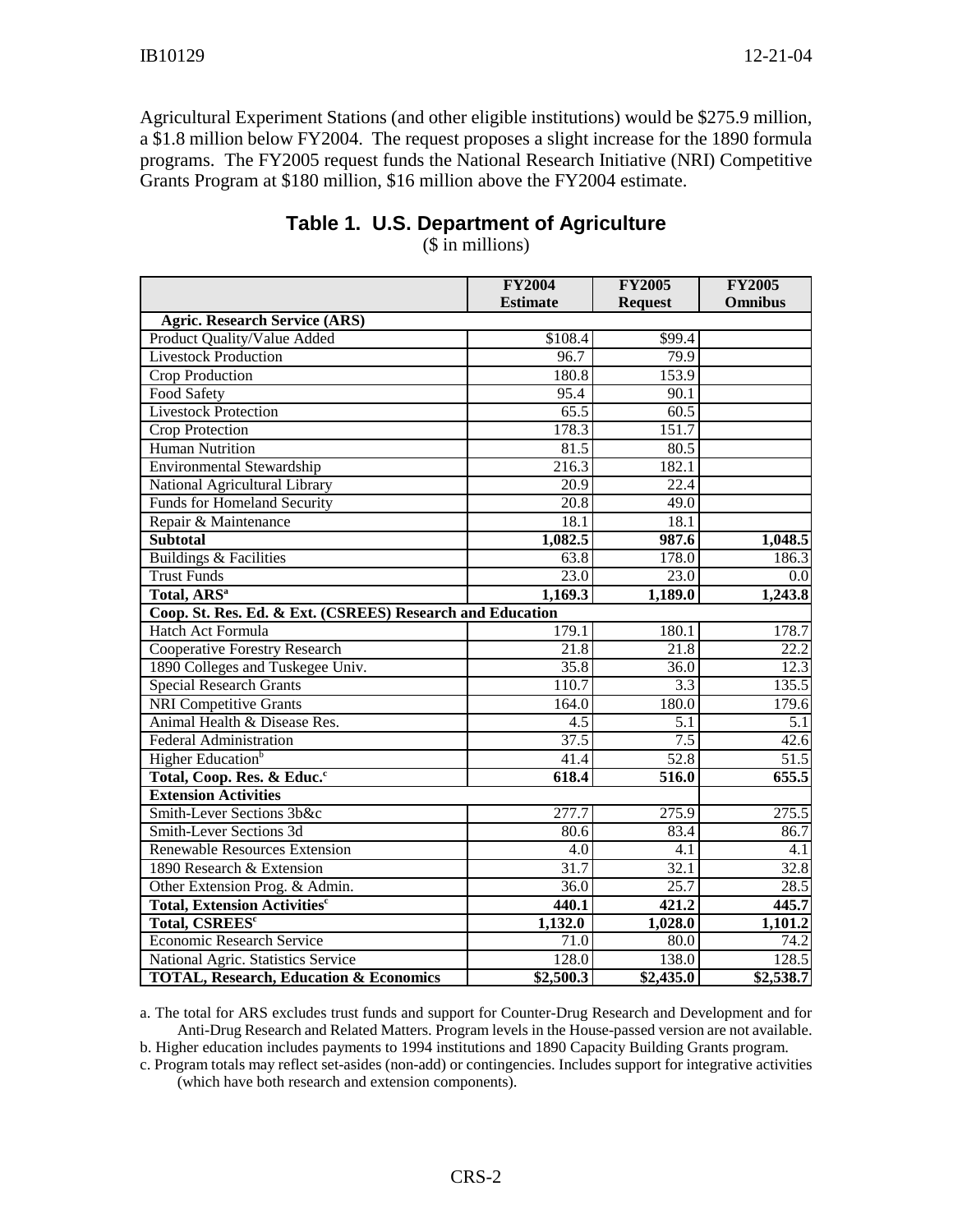The Economic Research Service (ERS) is the principal intramural economic and social science research agency in USDA. The request for ERS in FY2005 is \$80 million, a \$9 million increase over the previous fiscal year. The majority of the increase will support a consumer data and information system, with the remaining funds directed at pay costs. The National Agricultural Statistics Service (NASS) conducts the Census of Agriculture and provides current data on agricultural production and indicators of the farm sector. The FY2005 request is \$138 million, \$10 million above the FY2004 level. Funding will support Presidential and Department e-Government initiatives. NASS will continue the development of the USDA Enterprise Architecture and the USDA Enablers initiatives.

On November 20, 2004, the House adopted H.R. 4818 (H.Rept. 108-792), Omnibus Appropriations for FY2005, funding the government through December 8. (A vote on the technical corrections resolution, H.Con.Res. 528, has been delayed until Congress returns on December 6). Included in the omnibus is an across-the-board cut of 0.8% in all discretionary funded programs and activities. H.R. 4818 funds research and education in USDA at a total of \$2,538.7 million, \$103.7 million (4.3%) above the FY2005 request, and \$38.4 million (1.5%) above the FY2004 estimate. **(CRS Contact: Christine Matthews)**

## **Department of Energy (DOE)**

For FY2005, DOE requested \$8.5 billion for R&D, including activities in each of the department's four business lines: Science, National Security, Energy Supply, and Environmental Quality. This request was 2% below the FY2004 level. The final appropriation was \$8.8 billion, an increase of 1% over FY2004. (See **Table 2**).

The requested funding for Science was \$3.4 billion, a 2% decrease from FY2004. Increases were requested for all Science programs except Biological and Environmental Research, which received approximately \$140 million in FY2004 as congressionally directed funding for specific projects. The Administration noted that if this \$140 million were set aside, the FY2005 request would be an increase of 2% rather than a decrease. The final bill provided \$3.6 billion, including increases of \$80 million for Biological and Environmental Research (almost entirely for specific projects), \$41 million for Basic Energy Sciences, and \$28 million for Advanced Scientific Computing Research.

The requested funding for R&D in National Security was \$3.3 billion, almost the same as the FY2004 appropriation.<sup>1</sup> The request for the Naval Reactors program, which last year began development of a new nuclear reactor design for future navy ships, was an increase of 5%. The final appropriation was an increase of 1%, with the most notable adjustment being the elimination of requested funds for the Robust Nuclear Earth Penetrator.

The requested funding for R&D in Energy Supply was \$1.7 billion, down 6% from FY2004. Within this total, Energy Conservation R&D was reduced by 10%, primarily to make increased funding available for weatherization assistance grants, and Nuclear Energy R&D was reduced by 26%, primarily in the area of advanced fuel cycle technologies. The

<sup>&</sup>lt;sup>1</sup> This does not include National Security R&D activities in subprograms devoted to specific nuclear weapon systems, because detailed funding schedules that identify the R&D portion of those activities are classified. See notes to **Table 2**.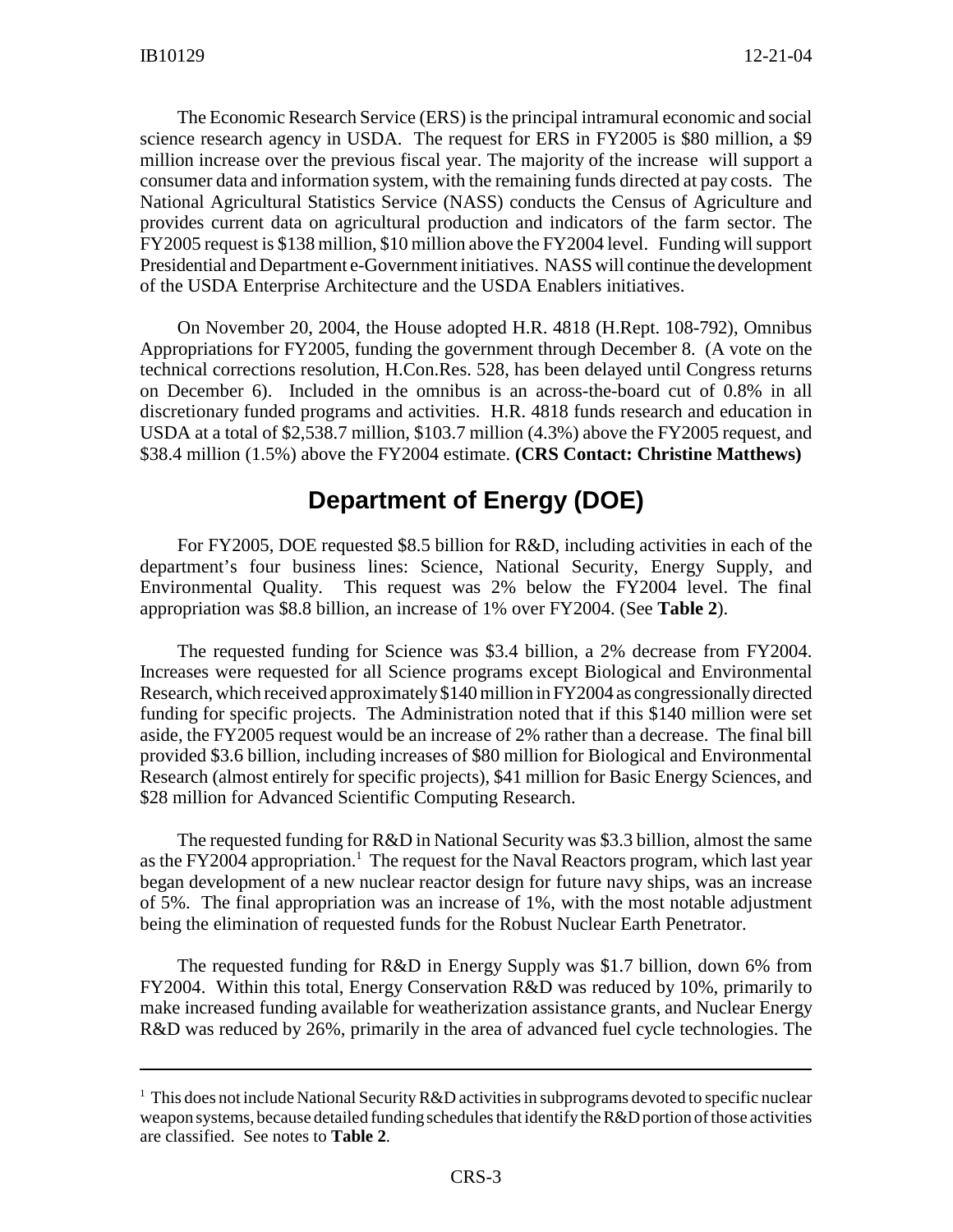final bill restored Energy Conservation R&D almost to the FY2004 level and increased Nuclear Energy R&D by 31% over FY2004 or 78% over the request. Fossil Energy R&D, which was reduced by both the House and the Senate, ultimately received 10% less than the request, with a decrease of \$217 million for FutureGen partially offset by increases in several other fossil energy programs. The goal of FutureGen is technology that co-produces electricity and hydrogen from coal with essentially zero emissions.

The requested funding for R&D in Environmental Quality was \$60 million. This was a 9% reduction from FY2004, following two years of reductions in excess of 40% that resulted from a reorientation of the program. The House provided a \$22.5 million increase for evaluation of advanced private-sector remediation technologies, but the final appropriation was slightly less than the request. **(CRS Contact: Daniel Morgan.)**

|                                 | <b>FY2004</b><br>Estimate <sup>a</sup> | <b>FY2005</b><br><b>Request</b> | <b>FY2005</b><br>House <sup>b</sup> | <b>FY2005</b><br>Senate <sup>b</sup> | <b>FY2005</b><br>Final <sup>c</sup> |
|---------------------------------|----------------------------------------|---------------------------------|-------------------------------------|--------------------------------------|-------------------------------------|
| <b>National Security</b>        | 3,264.5                                | 3,263.5                         | 3,188.4                             |                                      | 3,301.4                             |
| Weapons Activities <sup>d</sup> | 2,270.6                                | 2,245.6                         | 2139.0                              |                                      | 2,276.0                             |
| <b>Naval Reactors</b>           | 761.9                                  | 797.9                           | 807.9                               |                                      | 801.4                               |
| Nonprolif. & Verific. R&D       | 232.0                                  | 220.0                           | 241.5                               |                                      | 223.9                               |
| <b>Science</b>                  | 3,500.2                                | 3,431.7                         | 3,600.0                             |                                      | 3,599.9                             |
| <b>Basic Energy Sciences</b>    | 1,010.6                                | 1,063.5                         | 1,076.5                             |                                      | 1,104.6                             |
| <b>High Energy Physics</b>      | 733.6                                  | 737.4                           | 753.4                               |                                      | 735.7                               |
| Biological & Envtl. Research    | 641.5                                  | 501.6                           | 571.6                               |                                      | 581.9                               |
| <b>Nuclear Physics</b>          | 389.6                                  | 401.0                           | 415.0                               |                                      | 404.8                               |
| <b>Fusion Energy Sciences</b>   | 262.6                                  | 264.1                           | 276.1                               |                                      | 273.9                               |
| Advanced Sci. Computing         | 202.3                                  | 204.3                           | 234.3                               |                                      | 232.5                               |
| Other                           | 260.0                                  | 259.8                           | 273.1                               |                                      | 266.5                               |
| <b>Energy Supply</b>            | 1,836.7                                | 1,726.2                         | 1754.3                              |                                      | 1,822.7                             |
| Energy Conservation R&D         | 606.9                                  | 543.9                           | 611.0                               | 580.5                                | 599.5                               |
| Fossil Energy R&D               | 672.8                                  | 635.8                           | 601.9                               | 542.5                                | 575.3                               |
| Renewable Energy                | 357.5                                  | 374.8                           | 343.2                               |                                      | 386.0                               |
| Elec. Transm. & Distrib. R&D    | 69.5                                   | 75.7                            | 75.7 <sup>e</sup>                   |                                      | 91.4                                |
| Nuclear Energy R&D              | 130.0                                  | 96.0                            | 122.5                               |                                      | 170.6                               |
| <b>Environmental Quality</b>    | 66.1                                   | 60.1                            | 82.6                                |                                      | 59.7                                |
| Technology Devel. & Deploy.     | 66.1                                   | 60.1                            | 82.6                                |                                      | 59.7                                |
| <b>Total</b>                    | 8,666.5                                | 8,481.5                         | 8,625.3                             |                                      | 8,783.7                             |

**Table 2. Department of Energy** (\$ millions)

a. Figures for FY2004 are adjusted to reflect program transfers, reprogramming of funds by the Department, and rescissions and additional appropriations made by the Consolidated Appropriations Act, 2004 (P.L. 108-199).

b. DOE programs are funded in two appropriations bills: Energy and Water (H.R. 4614, H.Rept. 108-554; no bill in Senate) and Interior (H.R. 4568, H.Rept. 108-542; S. 2804, S.Rept. 108-341).

c. Adjusted to reflect the general reduction of 0.80%.

d. Includes Stockpile Services (R&D Certification and Safety, Advanced Concepts, Reliable Replacement Warhead, and Robust Nuclear Earth Penetrator R&D only), Science Campaigns, Engineering Campaigns (except Enhanced Surety and Enhanced Surveillance), Inertial Confinement Fusion, Advanced Simulation and Computing, and a prorated share of Readiness in Technical Base and Facilities. Additional R&D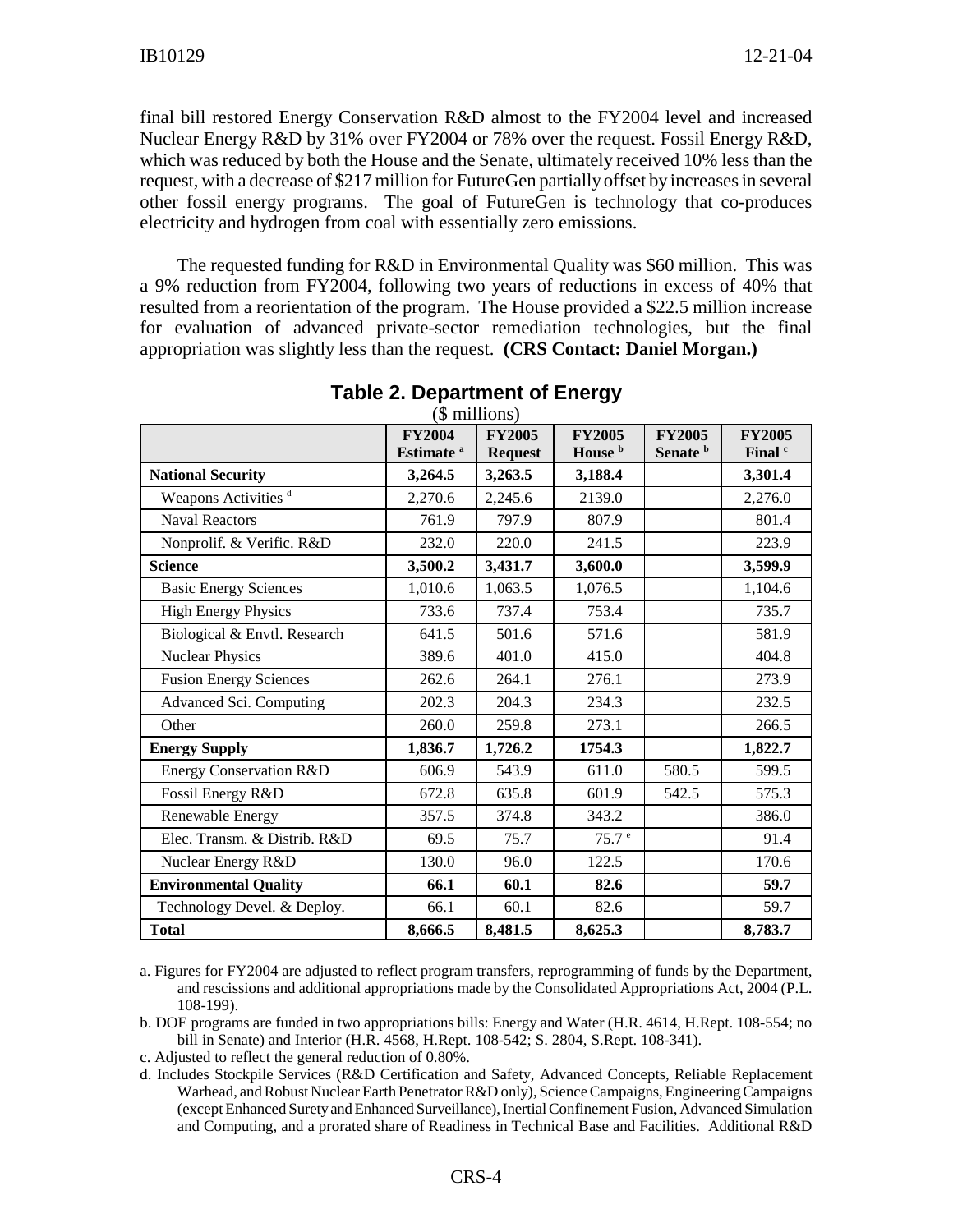activities may take place in the subprograms of Directed Stockpile Work that are devoted to specific weapon systems, but these funds are not included in the table because detailed funding schedules for those subprograms are classified.

e. Includes funds requested for Electricity Transmission and Distribution R&D that the House provided under Energy Assurance in the Other Defense Activities account.

## **Department of Defense (DOD)**

Nearly all of what the Department of Defense spends on Research, Development, Test and Evaluation (RDT&E) is appropriated in Title IV of the defense appropriation bill (see **Table 3**). For FY2005, the Bush Administration originally requested \$68.9 billion for Title IV RDT&E. This was later reduced to \$67.8 billion after the Army decided to terminate its Comanche helicopter development program. The amended request is \$3.3 billion above the amount made available in Title IV dollars for FY2004. The five-year budget plan estimates \$352.9 billion for RDT&E through FY2009. This is about \$20.5 billion more than what the Administration budgeted for RDT&E in FY2004. RDT&E funds are also requested as part of the Defense Health Program (\$72 million) and the Chemical Agents and Munitions Destruction Program (\$154 million).

While the FY2005 RDT&E request would boost RDT&E funding overall, the proposed increases are focused on development activities. Basic research and applied research are proposed at levels below FY2004 funding in absolute terms, declining 5% and 12% respectively. The decline is greater when factoring in inflation. Over half of DOD's basic research budget is spent at universities and represents the major contributor of funds in some areas of science and technology. Much of the support of research at DOD laboratories comes from applied research accounts. The S&T funding request, which consists of basic and applied research and advanced development (6.1, 6.2 and 6.3 activities in the RDT&E account) is 2.6% of the overall Department of Defense budget request of \$401.7 billion. This is below the 3% target that both the Bush Administration and Congress have set. The budget request for Missile Defense RDT&E was \$9.1 billion (an increase of \$1.5 billion over the amount available for Missile Defense in FY2004). The budget request for the Defense Advanced Research Projects Agency (DARPA) was \$3.1 billion, an increase of about \$300 million.

The House passed its appropriation bill (H.R. 4613) on June 22. The House appropriated \$68.9 billion for Title IV RDT&E, \$12.8 billion of which would go toward S&T. The S&T appropriation represents 3.1% of the total Department's appropriation. The House also appropriated \$8.7 billion for missile defense, about \$400 million below what the administration requested. DARPA received \$3.2 billion in appropriations. The House appropriated \$446 million in RDT&E for the Defense Health Program (including \$150 million for breast cancer research and \$85 million for prostrate cancer research), and \$154 million in RDT&E for the Chemical Agents and Munitions Demilitarization program.

The Senate Appropriation Committee passed its appropriation bill (S. 2559) on June 23. The Committee recommended an appropriation of \$68.5 billion for Title IV RDT&E, this includes a general reduction of \$250 million to be made in advisory and assistance services for the Army and defense agencies, but not RDT&E's share of a general reduction to made associated with improved economic assumptions. The Committee recommended an appropriation of \$12.2 billion for S&T. The S&T amount represents 2.9% of the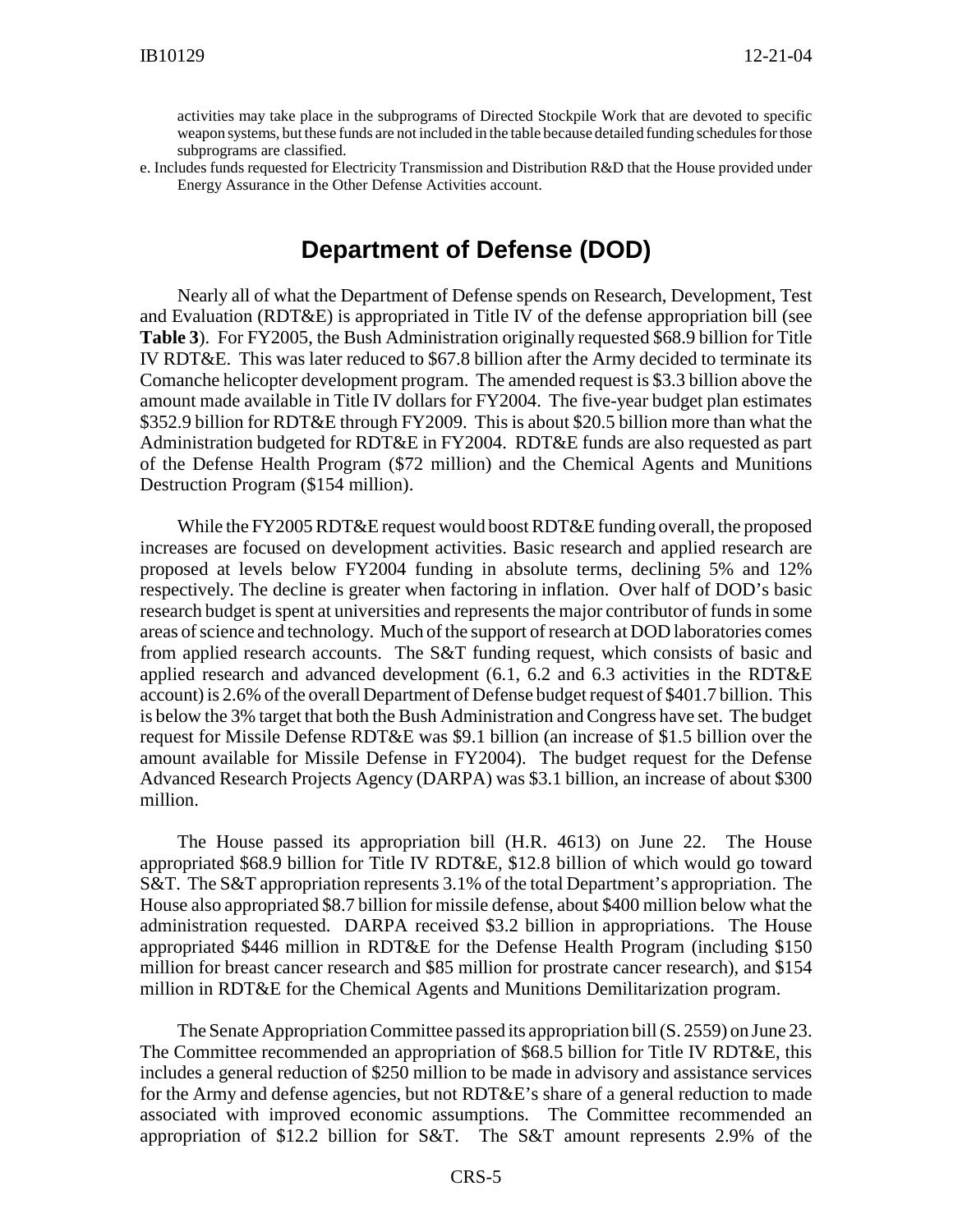department's total appropriation recommended by the Committee. The Committee recommended \$9.2 billion for missile defense, \$399 million for RDT&E within the Defense Health Program, and \$206 million for RDT&E in the Chemical Agents and Munitions Destruction Program. The House approved and the Senate Appropriation Committee recommended increasing the administration's basic research request by \$1 billion, an increase of approximately \$80 million above what was appropriated last year.

|                                                                              | <b>FY2004</b><br><b>Estimate</b> | <b>FY2005</b><br><b>Request<sup>e</sup></b> | <b>House</b><br>Apprn.<br>(H.R. 4613) | <b>Senate</b><br>Apprn.f<br>(S. 2559) | Conf.<br>$(P.L. 108-287)$ |
|------------------------------------------------------------------------------|----------------------------------|---------------------------------------------|---------------------------------------|---------------------------------------|---------------------------|
| <b>Accounts</b>                                                              |                                  |                                             |                                       |                                       |                           |
| Army                                                                         | 10,201                           | 9,266                                       | 10,220                                | $10,259$ <sup>g</sup>                 | 10,695                    |
| Navy                                                                         | 14,969                           | 16,346                                      | 16,532                                | 16,748                                | 17,033                    |
| Air Force                                                                    | 20,294                           | 21,115                                      | 21,034                                | 21,002                                | 20,887                    |
| Defense Agencies                                                             | 18,927                           | 20,740                                      | 20,851                                | $20,205$ <sup>g</sup>                 | 20,923                    |
| (DARPA)                                                                      | (2,831)                          | (3,090)                                     | (3,163)                               | (2, 849)                              | (3,042)                   |
| $(MDA^a)$                                                                    | (7,625)                          | (9,147)                                     | (8,689)                               | (9,162)                               | (8,969)                   |
| Dir. Test & Eval                                                             | 302                              | 305                                         | 309                                   | 305                                   | 315                       |
| <b>Total Ob. Auth.</b>                                                       | \$64,693                         | \$67,772                                    | \$68,946                              | \$68,519                              | \$69,853 <sup>h</sup>     |
| <b>Budget Activity</b>                                                       |                                  |                                             |                                       |                                       |                           |
| <b>Basic Research</b>                                                        | 1,404                            | 1,330                                       | 1,486                                 | 1,478                                 | 1,513                     |
| Applied Res.                                                                 | 4,423                            | 3,878                                       | 4,652                                 | 4,563                                 | 4,948                     |
| Advanced Dev.                                                                | 6,254                            | 5,343                                       | 6,653                                 | 6,167                                 | 6,881                     |
| <b>Advanced Component</b>                                                    | 13,306                           | 15,355                                      | 14,771                                | 14,934                                | 15,157                    |
| Dev. and Prototypes                                                          |                                  |                                             |                                       |                                       |                           |
| Systems Dev. and Demo                                                        | 15,902                           | 18,061                                      | 17,362                                | 17,795                                | 17,500                    |
| Mgmt. Support <sup>b</sup>                                                   | 3,278                            | 3,261                                       | 3,440                                 | 3,345                                 | 3,511                     |
| Op. Systems Dev. <sup>c</sup>                                                | 20,126                           | 20,545                                      | 20,582                                | 20,486                                | 20,652                    |
| <b>Adjustments</b>                                                           |                                  |                                             |                                       |                                       |                           |
| financial info. systems<br>advisory/assist. services<br>economic assumptions |                                  |                                             |                                       | $-250$                                |                           |
| info tech cost growth<br>mgmt improvements<br>anticipated set-asides         |                                  |                                             |                                       |                                       | $-78$<br>$-211$<br>$-350$ |
| Total Ob. Auth. <sup>d</sup>                                                 | \$64,693                         | \$67,773                                    | \$68,946                              | \$68,519g                             | \$69,293                  |
| <b>Other Defense Programs</b>                                                |                                  |                                             |                                       |                                       |                           |
| Defense Health Program                                                       | 486                              | $\overline{72}$                             | 446                                   | 399                                   | $\overline{507}$          |
| <b>Chemical Agents and</b><br><b>Munitions Destruction</b>                   | 241                              | 154                                         | 154                                   | 206                                   | 205                       |

## **Table 3. Department of Defense**

(\$ millions)

**Source:** Figures based on Department of Defense Budget, Fiscal Year 2005 RDT&E Programs (R-1), February 2004. Figures for Defense Health Program and Chemical Agents and Munitions Destruction Program come from OMB's FY2005 Budget Appendix. Totals may not add due to rounding.

a. Includes only BMD RDT&E. Does not include procurement and military construction.

b. Includes funds for Developmental and Operational Test and Evaluation.

c. Includes classified programs.

d. Numbers may not agree with Account Total Obligational Authority due to rounding.

e. Reflects Administration's amended budget request after canceling the Army's Comanche program.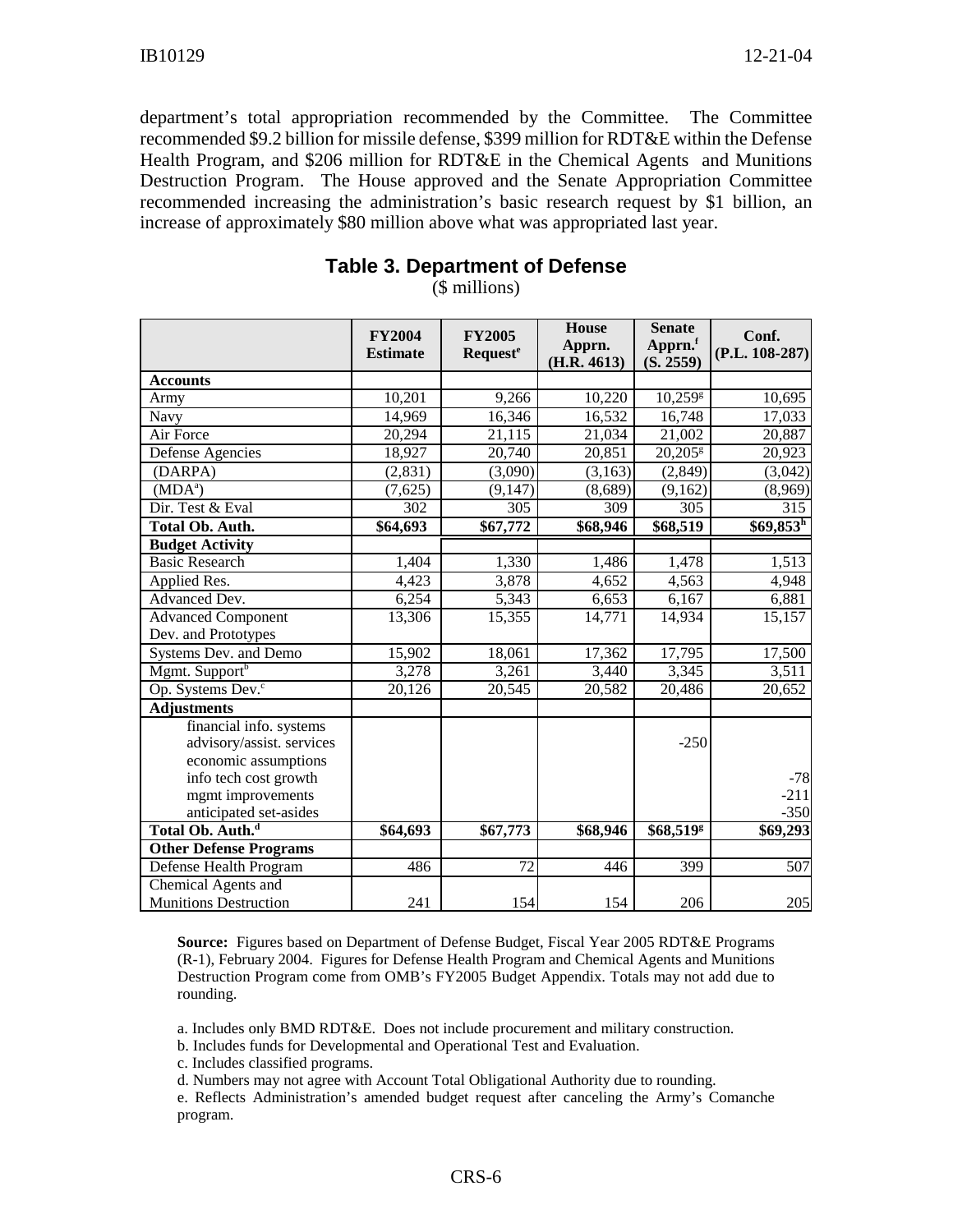f. The numbers in this column do not reflect a general reduction associated with improved economic assumptions (Section 8062 of S. 2559)

g. These figures do reflect a general reduction to the Army and the Defensewide accounts associated with advisory and assistance services.

h. This figure does not include the general reductions for management improvements and anticipated setasides. It does include reductions associated with cost growth in information technology development.

The conference committee recommended \$69.3 billion for Title IV RDT&E. This includes a number of general reductions that must be allocated to individual accounts. In addition, the conference committee recommended \$507 million for RDT&E in the Defense Health Program and \$205 million for RDT&E in the Chemical Agents and Munitions Destruction Program. Missile defense received \$8.97 billion in RDT&E. S&T received \$13.3 billion (with basic receiving \$1.6 billion), but this does not include S&T's share of general Title IV reductions. **(CRS Contact: John Moteff)**

#### **National Aeronautics and Space Administration (NASA)**

NASA's FY2005 total budget request was \$16.244 billion, a 5.6% increase over its FY2004 appropriation of \$15.378 billion. Congress appropriated \$16.200 billion (or \$16.07 billion if adjusted for the 0.80% across-the-board rescission) in the FY2005 Consolidated Appropriations bill (H.R. 4818, Division I). For the purposes of this report, NASA's "R&D budget" is NASA's total budget minus the space shuttle program and space flight support. Using that definition, the FY2005 R&D request was \$11.4 billion, compared to \$11 billion in FY2004. Conferees on H.R. 4818 gave NASA what they called "unrestrained" authority to transfer funding among programs and budget accounts. Thus, it is not possible to determine how much of the \$16.2 billion will be for R&D, especially since NASA notified Congress in November 2004 that it needs \$762 million more than requested in FY2005 for the space shuttle program. Congress appropriated the \$4.3 billion that NASA had requested for the shuttle, so where NASA will get the additional \$762 million is unclear. If it is reprogrammed from other NASA activities, the amount of R&D funding at NASA would likely decrease. See CRS Report RS21744 for more on NASA's FY2005 budget.

In January 2004, President Bush directed NASA to focus its efforts on returning humans to the Moon by 2020, and someday sending them to Mars and "worlds beyond." Under the plan, the space shuttle program would be terminated in 2010, when space station construction is expected to be completed; U.S. space station research would focus only on that which is needed to support extended stays by humans on the Moon and eventual trips to Mars instead of the multi-disciplinary program that was planned; and NASA would end its involvement in the space station program by FY2017. NASA would build a Crew Exploration Vehicle (CEV) whose primary purpose is sending astronauts to the Moon, but could also be used to take them to the space station by 2014. U.S. astronauts would have to rely Russia to take them to and from the space station between 2010 and 2014. Most of the funding for this "Vision for Space Exploration" comes from redirecting money from other NASA activities. For example, NASA said that \$12.6 billion would be "added" to its budget for FY2005-2009 for the Vision, but \$11.6 billion of that is taken from other NASA programs.

The President's announcement came 11 months after the space shuttle *Columbia* accident sparked a review of U.S. goals in space, and the role of the space shuttle in accomplishing them. The House and Senate Appropriations Committees each voiced support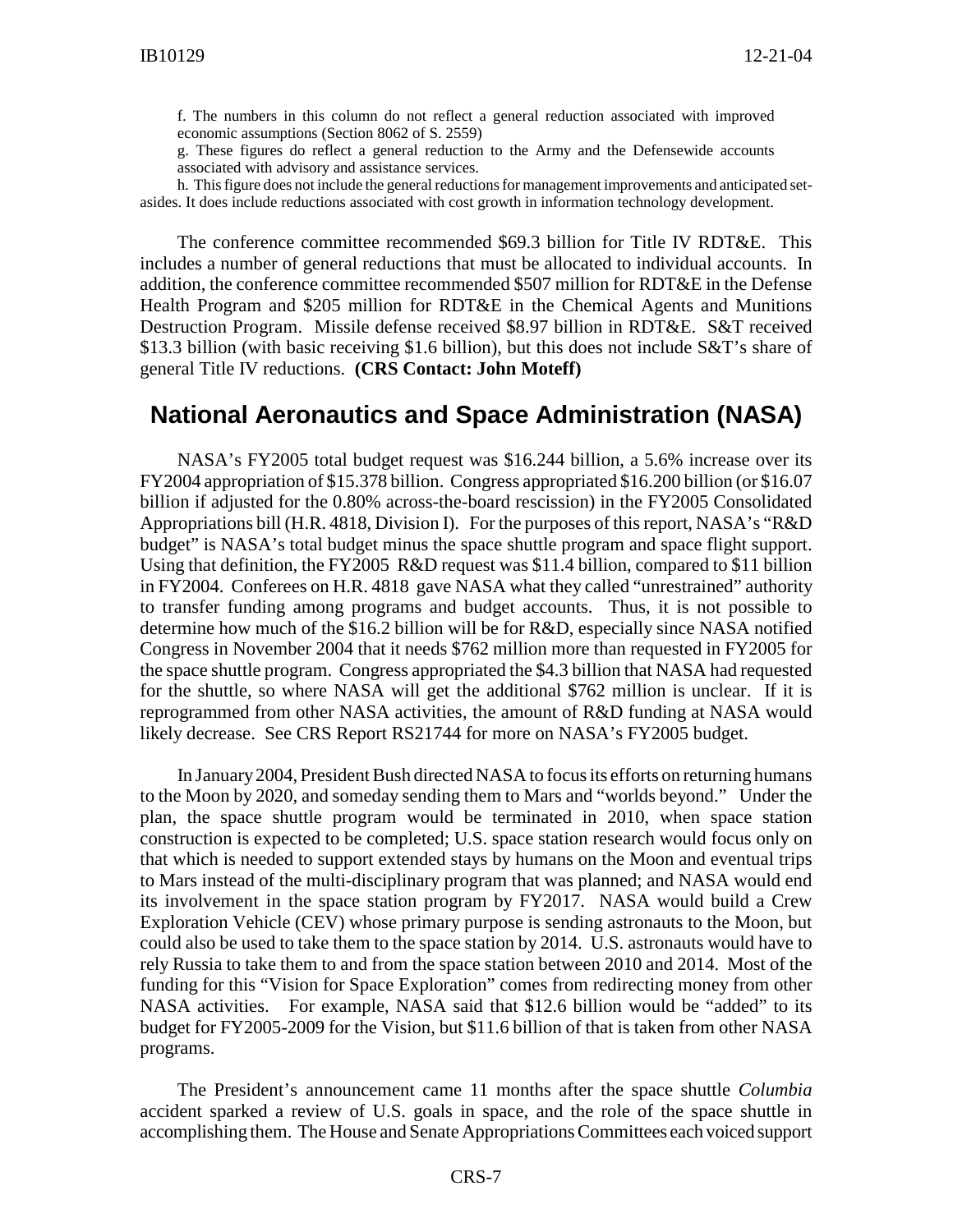for the goals, but cited the constrained budgetary climate as a factor in their decisions to cut many of the related projects. In H.R. 4818, however, conferees did not make specific funding recommendations for most NASA programs. Instead, Congress is allowing NASA to determine how to spend most of its FY2005 funding, with notification requirements to Congress. **(CRS Contact: Marcia Smith)**

| (\$ millions)                                                |                         |                                 |                        |                        |                      |
|--------------------------------------------------------------|-------------------------|---------------------------------|------------------------|------------------------|----------------------|
| Category                                                     | <b>FY2004</b><br>(Est.) | <b>FY2005</b><br><b>Request</b> | H. App.<br><b>Cmte</b> | S. App.<br><b>Cmte</b> | Final<br>(H.R. 4818) |
| <b>Exploration, Science &amp; Aero.</b> <sup>a</sup>         | 7,830                   | 7,760                           | 7,621                  | 7,760                  | $7,743^{\rm b}$      |
| Space Science                                                | 3,971                   | 4,138                           | **                     | **                     |                      |
| <b>Earth Science</b>                                         | 1,613                   | 1,485                           | $***$                  | $***$                  |                      |
| Biol. & Phys. Research                                       | 985                     | 1,049                           | $***$                  | **                     |                      |
| Aeronautics                                                  | 1,034                   | 919                             | $***$                  | $***$                  |                      |
| Education                                                    | 226                     | 169                             | **                     | $***$                  |                      |
| <b>Exploration Capabilities</b><br>$(R&D$ only) <sup>a</sup> |                         |                                 | **                     | $* *$                  | **                   |
| Exploration Systems <sup>a</sup>                             | 1,646                   | 1,782                           | **                     | **                     | $***$                |
| <b>Space Flight</b>                                          |                         |                                 |                        |                        |                      |
| — Space Station*                                             | $*1,498$                | $*1,863$                        | $*1,673$               | $*1,603$               | $***$                |
| <b>Total NASA R&amp;D</b>                                    | 10,972                  | 11,405                          | $***$                  | $***$                  | **                   |
| <b>Total NASA</b>                                            | 15,378                  | 16,244                          | 15,149                 | 16,379                 | $16,200^b$           |

#### **Table 4. National Aeronautics and Space Administration R&D Budget**

**Source:** NASA's FY2005 budget estimate, House and Senate Appropriations Committee reports, and conference report on H.R 4818. Columns may not add due to rounding.

\*Does not include funding for space station research (\$578 million in FY2004; \$549 million in FY2005), which is embedded in the Biological and Physical Research line.

\*\*The House and Senate reports, and H.R 4818, do not provide the level of detail necessary to determine how much is allocated for the subcategories in this table, and therefore to calculate an R&D subtotal.

<sup>a</sup> In FY2004, "Exploration, Science & Aeronautics" was called "Science, Aeronautics and Exploration"; "Exploration Capabilities" was called "Space Flight Capabilities"; and "Exploration Systems" was called "Crosscutting Technologies."

<sup>b</sup> These figures do not reflect the 0.80% across-the-board rescission. It is not clear how NASA will allocate that cut to its programs. The total for NASA, with the rescission, is \$16,070 million.

## **National Institutes of Health (NIH)**

The conference report on the Consolidated Appropriations Act, 2005 (H.R. 4818, H.Rept. 108-792) provided an estimated total of \$28.451 billion to NIH in discretionary budget authority after the across-the-board rescission of 0.8% (see **Table 5**). The amount is a 2.1% increase (\$573 million, pending further adjustments) over the comparable FY2004 appropriation of \$27.878 billion, and is \$156 million below the President's revised request of \$28.607 billion (the request was a 2.6% increase over FY2004). The bulk of NIH's budget comes through the appropriation for the Departments of Labor, Health and Human Services, and Education (L-HHS), with an additional small amount from the VA-HUD appropriation for environmental work related to Superfund. In addition, NIH receives \$150 million pre-appropriated in separate funding for diabetes research, and has other funds transferred to and from other appropriations. The total NIH program level in the President's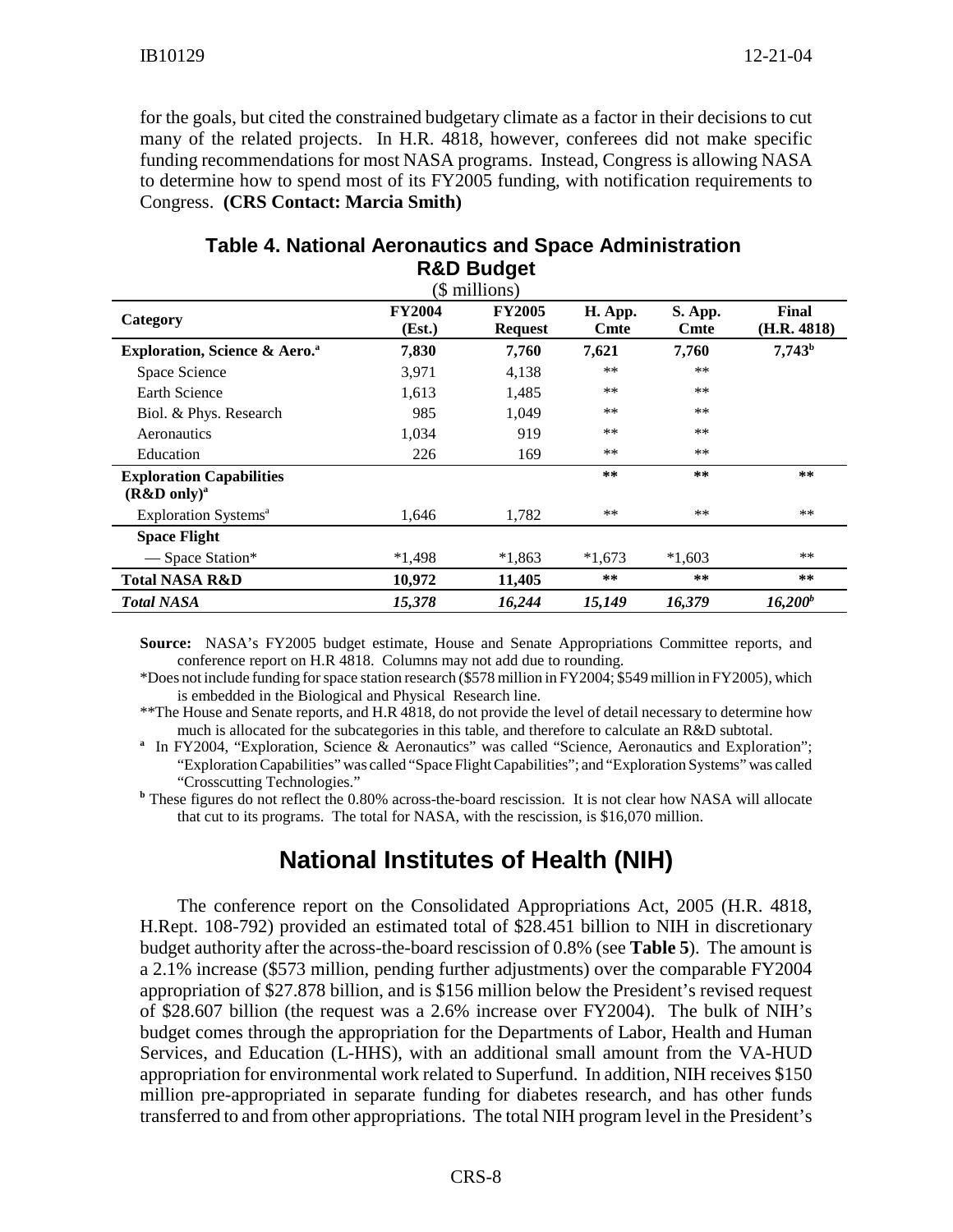revised request was \$28.724 billion, while the estimated conference level is \$28.557 billion, an increase of 2.4% over FY2004.

FY2003 was the final year of the five-year effort to double the NIH budget from its FY1998 base of \$13.6 billion to the FY2003 level of \$27.1 billion. The annual increases for FY1999 through FY2003 were in the 14%-15% range each year. Since then, faced with competing priorities and a changed economic climate, Congress and the President have given increases of between 2% and 3%, despite pleas from the research advocacy community that the NIH budget should grow by about 10% per year in the post-doubling years. Advocates have warned that the momentum of scientific discovery made possible by the increased resources of the doubling years could be compromised by a marked slowdown in funding, particularly if support of research grants started to falter.

Under the President's request for FY2005, research project grants, representing 54% of the NIH budget, would have reached record numbers, both in dollars and in the total number of grants. Cost increases on grants, however, were held considerably below the expected 3.5% rise in the biomedical inflation index. The conferees urged NIH, within available resources, to follow its cost principles of providing full funding for commitments to existing grantees and increases in the average cost of competing grants. No target for the number of grants was provided. Congress does not specify levels for other forms of research support that were increased in the request, such as research centers, training awards, and intramural research, except that the agreement provides \$30 million for non-biodefense extramural facilities construction, which had been eliminated in the request. It also boosts funding for the Neurosciences Center in the intramural buildings account. The agreement increases the size of the Public Health Service Program Evaluation Transfer, a budget "tap" of 2.4% (up from 2.2% in FY2004) to which NIH and other PHS agencies are subject.

Specific priorities highlighted in the budget request and by Congress include biodefense, HIV/AIDS, obesity research, and the initiatives collectively known as the NIH Roadmap for Medical Research. The Roadmap, launched in September 2003, has identified critical scientific gaps that may be constraining rapid progress in biomedical research, and has set out a list of NIH-wide priorities and initiatives to address them. Three core themes focus on new paths to biological discoveries, building multidisciplinary research teams, and improving the clinical research infrastructure. (For more information, see the "Biomedicine Issues" section of CRS Report RL31846, *Science and Technology Policy: Issues for the 108th Congress, 2nd Session*.) **(CRS Contact: Pamela Smith)**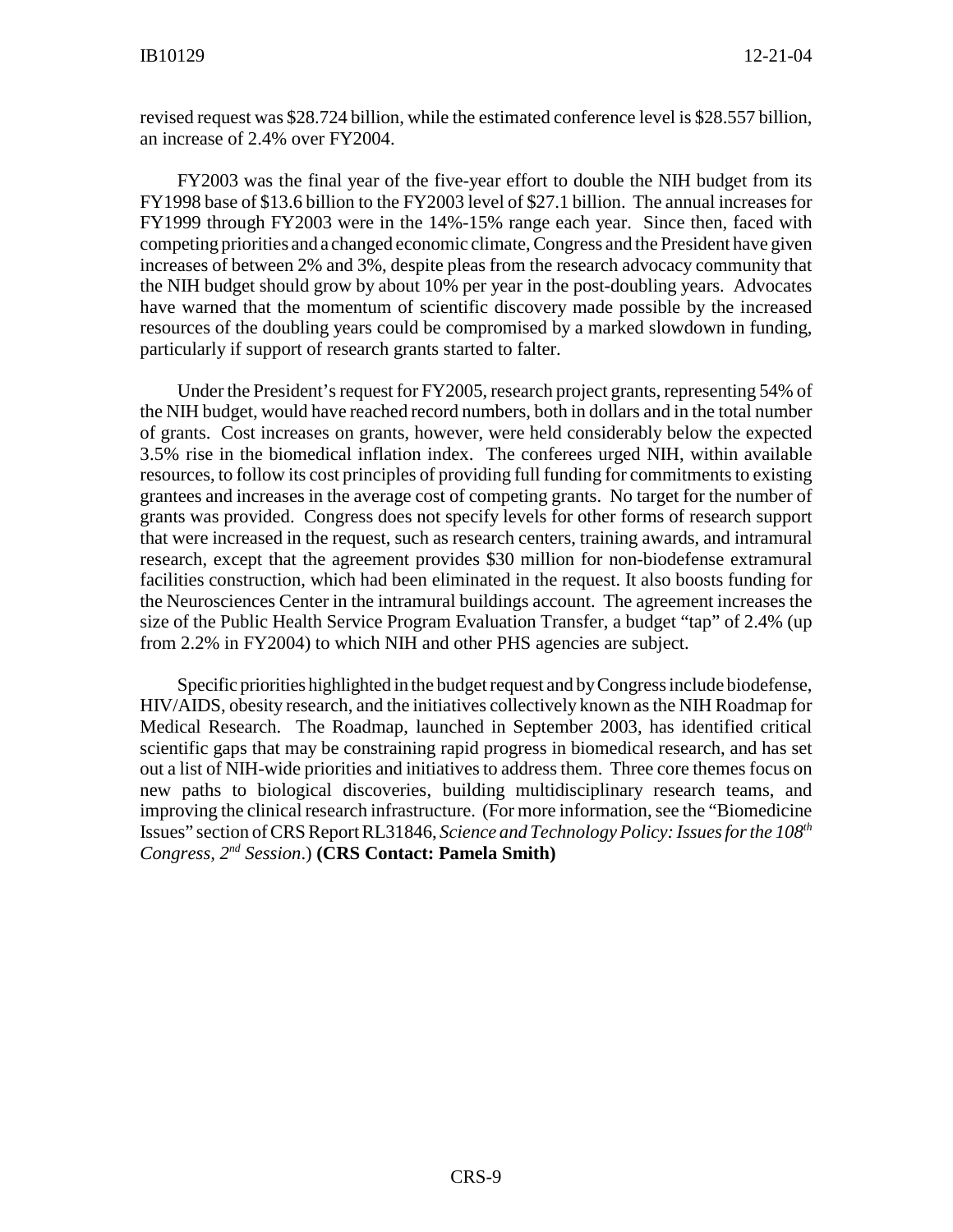| <b>Institutes and Centers (ICs)</b>                   | <b>FY2004</b>     | <b>FY2005</b>        | <b>FY2005</b>             | <b>FY04-05</b> |
|-------------------------------------------------------|-------------------|----------------------|---------------------------|----------------|
|                                                       | comp <sup>a</sup> | rev req <sup>b</sup> | conf $(est)$ <sup>c</sup> | % change       |
| Cancer (NCI)                                          | \$4,736.0         | \$4,865.5            | \$4,826.6                 | 1.9%           |
| Heart/Lung/Blood (NHLBI)                              | 2,878.1           | 2,965.5              | 2,941.7                   | 2.2%           |
| Dental/Craniofacial Research (NIDCR)                  | 383.0             | 394.1                | 391.9                     | 2.3%           |
| Diabetes/Digestive/Kidney (NIDDK)                     | 1,671.2           | 1,727.7              | 1,713.9                   | 2.6%           |
| Neurological Disorders/Stroke (NINDS)                 | 1,500.7           | 1,547.1              | 1,539.7                   | 2.6%           |
| Allergy/Infectious Diseases (NIAID) <sup>d</sup>      | 4,303.0           | 4,440.0              | 4,404.5                   | 2.4%           |
| <b>General Medical Sciences (NIGMS)</b>               | 1,904.8           | 1,959.8              | 1,944.1                   | 2.1%           |
| Child Health/Human Development (NICHD)                | 1,241.8           | 1,280.9              | 1,270.7                   | 2.3%           |
| Eye (NEI)                                             | 652.7             | 671.6                | 669.2                     | 2.5%           |
| <b>Environmental Health Sciences (NIEHS)</b>          | 631.1             | 650.0                | 644.8                     | 2.2%           |
| Aging (NIA)                                           | 1,024.6           | 1,055.7              | 1,052.2                   | 2.7%           |
| Arthritis/Musculoskeletal/Skin (NIAMS)                | 500.9             | 515.4                | $\frac{1}{511.3}$         | 2.1%           |
| Deafness/Communication Disorders (NIDCD)              | 381.9             | 393.5                | 394.3                     | 3.2%           |
| Nursing Research (NINR)                               | 134.7             | 139.2                | 138.1                     | 2.5%           |
| Alcohol Abuse/Alcoholism (NIAAA)                      | 428.4             | 441.9                | 438.4                     | 2.3%           |
| Drug Abuse (NIDA)                                     | 990.8             | 1,012.8              | 1,006.6                   | 1.6%           |
| Mental Health (NIMH)                                  | 1,381.3           | 1,420.6              | 1,412.2                   | 2.2%           |
| Human Genome Research (NIHGR)                         | 478.8             | 492.7                | 488.7                     | 2.1%           |
| Biomedical Imaging/Bioengineering (NIBIB)             | 288.8             | 297.6                | 298.2                     | 3.3%           |
| <b>Research Resources (NCRR)</b>                      | 1,179.0           | 1,094.1              | 1,115.1                   | $-5.4%$        |
| Complementary/Alternative Medicine (NCCAM)            | 116.9             | 121.1                | 122.1                     | 4.4%           |
| Minority Health/Health Disparities (NCMHD)            | 191.5             | 196.8                | 196.2                     | 2.5%           |
| Fogarty International Center (FIC)                    | 65.3              | 67.2                 | 66.6                      | 2.0%           |
| Library of Medicine (NLM)                             | 308.5             | 316.9                | 315.4                     | 2.2%           |
| Office of Director (OD) <sup>e</sup>                  | 327.1             | 359.6                | 358.3                     | 9.5%           |
| Buildings & Facilities (B&F)                          | 99.0              | 99.5                 | 110.3                     | 11.4%          |
| Subtotal, (L-HHS Appropriation)                       | \$27,800.0        | \$28,526.9           | \$28,371.2                | 2.1%           |
| Superfund (VA-HUD Approp to NIEHS) <sup>f</sup>       | 78.3              | 80.5                 | 79.8                      | 2.0%           |
| <b>Total, NIH Discretionary Budget Authority</b>      | \$27,878.3        | \$28,607.4           | \$28,451.1                | 2.1%           |
| Pre-appropriated Type 1 diabetes funds <sup>g</sup>   | 150.0             | 150.0                | 150.0                     | $0\%$          |
| Program Evaluation, ONDCP, and/or PHSSEF <sup>h</sup> | 12.7              | 66.4                 | $\overline{55.2}$         | 334.8%         |
| Global HIV/AIDS Fund transfer <sup>d</sup>            | $-149.1$          | $-100.0$             | $-99.2$                   | $-33.5%$       |
| <b>Total, NIH Program Level</b>                       | \$27,891.9        | \$28,723.8           | \$28,557.1                | 2.4%           |

#### **Table 5. National Institutes of Health (NIH)**

(\$ millions)

**Source:** Conference report on the Consolidated Appropriations Act, 2005 (H.R. 4818, H.Rept. 108-792, November 19, 2004).

- a. FY2004 reflects across-the-board rescission of \$165,459,000 and L-HHS reduction of \$17,492,000, and is comparable for transfers to NIBIB and B&F, and for transfer for Public Health Reports (\$70,000).
- b. FY2005 revised request reflects reallocation of \$14.5m to NIAID for HIV vaccine research (\$6.3m from NIDA and \$8.2m from NLM) and reallocation of \$4.5m from NCI to NHLBI, NIDDK, and NINDS (\$4.5m each) for increased stem cell research funding. The requested reallocations did not change total NIH discretionary budget authority, but they did increase the total NIH program level because evaluation funds were requested for NIDA, NLM, and NCI (see note h below).
- c. FY2005 estimated conference level reflects the 0.8% across-the-board rescissions totaling about \$229m, but does not reflect NIH's share (about \$6.3m) of a mandated \$18m salaries and expenses reduction.
- d. NIAID totals include funds for transfer to the Global Fund to Fight HIV/AIDS, Malaria, and Tuberculosis.

e. OD total includes Roadmap funds for distribution to ICs (\$34.8m in FY2004 and \$59.5m in FY2005).

f. Separate account in the VA-HUD appropriation for NIEHS activities mandated in Superfund legislation.

- g. Funds available to NIDDK for diabetes research in accordance with P.L. 106-554 and P.L. 107-360.
- h. Additional funds available: From the program evaluation set-aside (sec. 241 of the Public Health Service Act), \$8.2m for NLM in FY2004 and FY2005, and, in the FY2005 request, \$6.3m for NIDA and \$4.5m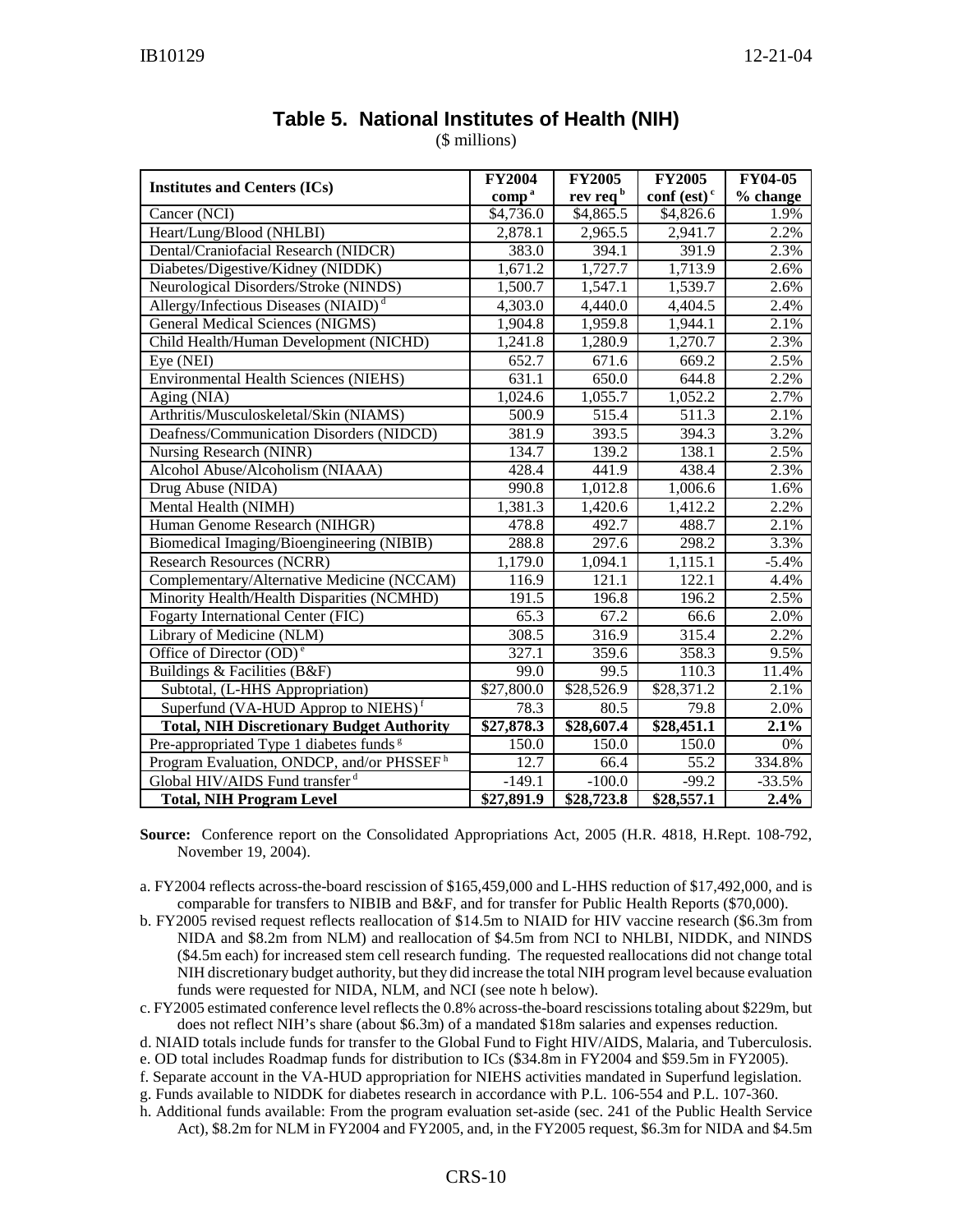for NCI; transfer to NIDA from ONDCP (Office of National Drug Control Policy), \$4.5m in FY2004; and funding from the Public Health and Social Services Emergency Fund for NIH research on nuclear and radiological countermeasures, \$47.0m in FY2005.

## **National Science Foundation (NSF)**

The FY2005 request for the National Science Foundation (NSF) is \$5,745 million, a 2.9% (\$167.2 million) increase over the FY2004 level of \$5,577.8 million. The FY2005 request provides support for several interdependent priority areas: biocomplexity in the environment (\$99.8 million), human and social dynamics (\$23.3 million), mathematical sciences (\$89.1 million), and nanoscale science and engineering (\$305.1 million). The NSF acknowledges that researchers need not only access to cutting-edge tools to pursue the increasingly complexity of research, but funding to develop and design the tools critical to  $21<sup>st</sup>$  century research and education. Approximately 26% of the FY2005 request (\$1,472.1) million) represents an investment in infrastructure of all types.

Increasing grant size and duration has been a long-term priority for NSF. The FY2005 request devotes \$40 million to increase the annual award size to an annual average of \$142,000, a \$3,000 increase over the FY2004 level. The request provides \$80 million for the President's Math and Science Partnerships program (MSP). The MSP is a five-year investment to improve the performance of U.S. students in science and mathematics at the precollege level. Additional FY2005 highlights include funding for graduate fellowships and traineeships (\$240.7 million), National Nanotechnology Initiative (\$305.1 million), continued support of plant genome research (\$89.5 million), investments in Climate Change Research Initiative (\$25 million), continued support for multi-disciplinary, multi-institutional Science of Learning Centers (\$20 million), and support for major international collaborations in science and engineering (\$34 million).

Included in the FY2005 request is \$4,452.3 million for Research and Related Activities (R&RA), a 4.7% increase (\$200.9 million) over the FY2004 level of \$4,251.4 million. R&RA funds research projects, research facilities, and education and training activities. Partly in response to concerns in the scientific community about the imbalance between support for the life sciences and the physical sciences, the FY2005 request provides increased funding for the physical sciences. Research in the physical sciences often leads to advances in other disciplines. R&RA includes Integrative Activities (IA), created in FY1999. IA is the source of funding for the acquisition and development of research instrumentation at U.S. colleges and universities and funds also Partnerships for Innovation, disaster research teams, and the Science and Technology Policy Institute. The FY2005 request for IA is \$240 million, a 66.5% increase (\$95.9 million) over the FY2004 estimate. The FY2005 request for IA reflects the proposed transfer of the MSP from the Education and Human Resources (EHR) Directorate to the IA.

Research project support in the FY2005 request totals \$2,845.1 million. Support is provided to individuals and small groups conducting disciplinary and cross-disciplinary research. Included in the total for research projects is support for centers, proposed at\$457.3 million. NSF supports a variety of individual centers and center programs. The FY2005 request provides \$72.4 million for Science and Technology Centers, \$58.9 million for Materials Centers, \$63.5 million for Engineering Research Centers and Groups, \$15.4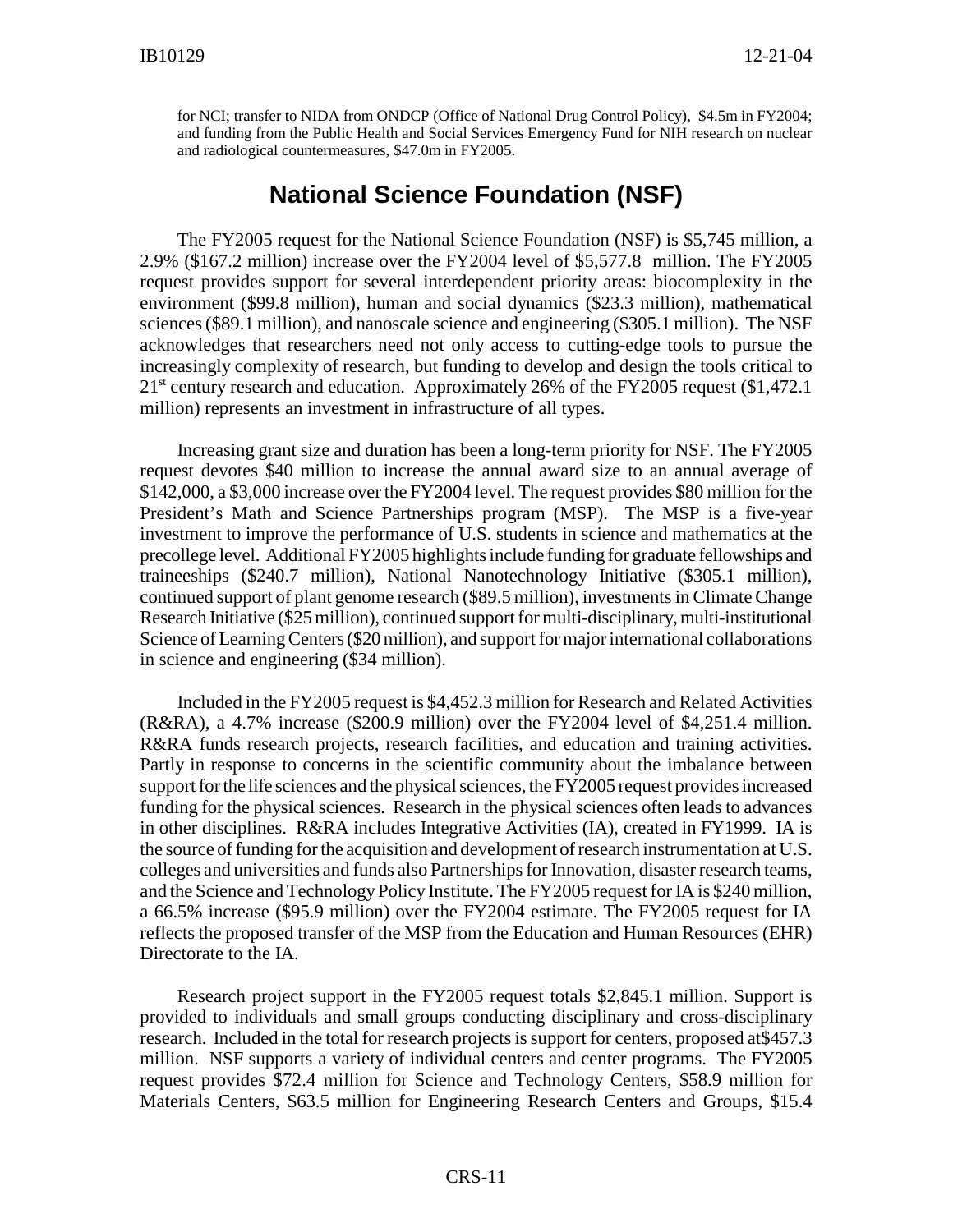million for Physics Frontiers Centers, \$36 million for the Plant Genome Virtual Centers, and \$75 million for Information Technology Centers.

The Major Research Equipment and Facilities Construction (MREFC) account is funded at \$213.3 million in FY2005, a 37.6% increase (\$58.3 million) over the FY2004 level. The MREFC supports the acquisition and construction of major research facilities and equipment that extend the boundaries of science, engineering, and technology.

|                                                   | (\$ millions)<br><b>FY2004</b> | <b>FY2005</b>      | <b>FY2005</b>        |
|---------------------------------------------------|--------------------------------|--------------------|----------------------|
|                                                   | <b>Estimate</b>                | <b>Request</b>     | Omnibus <sup>d</sup> |
| Research & Related Activities                     |                                |                    |                      |
| <b>Biological Sciences</b>                        | \$586.9                        | \$599.9            |                      |
| Computer & Inform. Sci. & Eng.                    | 6047                           | 618.1              |                      |
| Engineering                                       | 461.5                          | 471.8              |                      |
| Geosciences                                       | 713.1                          | 728.5              |                      |
| Math & Physical Sci.                              | 1,091.5                        | 1,115.5            |                      |
| Social, Behav. & Econ. Sci.                       | 175.7                          | 190.7              |                      |
| <b>U.S. Polar Programs</b>                        | 342.2                          | 349.7              | 347.2                |
| <b>Integrative Activities</b>                     | 144.1                          | 240.0 <sup>b</sup> |                      |
| <b>Subtotal Research &amp; Related Activities</b> | \$4,251.4                      | \$4,452.3          | \$4,220.6            |
| Ed. & Hum. Resr.                                  | 939.0                          | $771.4^{\circ}$    | 841.4                |
| Major Res. Equip. & Facil. Constr.                | 155.0                          | 213.3              | 173.7                |
| Salaries & Expenses                               | 218.7                          | 294.0              | 223.2                |
| National Science Board                            | 3.9                            | 4.0                | 3.9                  |
| Office of Inspector General                       | 10.0                           | 10.1               | 10.0                 |
| <b>Total NSF<sup>a</sup></b>                      | \$5,577.8                      | \$5,744.7          | \$5,472.8            |

#### **Table 6. National Science Foundation**

a. The totals do not include carry overs or retirement accruals. Totals may not add due to rounding.

b. Reflects the movement of MPS from Research and Related Activities to Integrative Activities.

c. Program and activity totals within the R&RA have not been determined.

d. Funding levels account for the across-the-board recission of 0.80%.

The FY2005 request for the Education and Human Resources Directorate (EHR) is \$771.4 million, a 17.9% decrease (\$167.6 million) from the FY2004 level. Support at the various educational levels in the FY2005 request is as follows: precollege, \$172.8 million; undergraduate, \$158.9 million; and graduate, \$173.9 million. Funding for the Experimental Program to Stimulate Competitive Research (EPSCoR) is \$75 million in the FY2005 request. An additional \$30 million for co-funding activities in EPSCoR is provided through R&RA, bringing the total FY2005 request for EPSCoR to \$114 million.

 H.R. 4818 funds the NSF at \$5,472.8 million, \$272.2 million below the request, and \$105 million below the FY2004 estimate. Included in the total is \$4,220.6 million for R&RA, \$231.7 million below the request, and \$30.8 million below FY2004. The omnibus legislation funds other programs at the following levels for FY2005 — EHR, at \$841.4 million (\$97.6 million below the FY2004 estimate), and the MREFC, at \$173.7 million (\$18.7 million above the FY2004 level). **(CRS Contact: Christine Matthews)**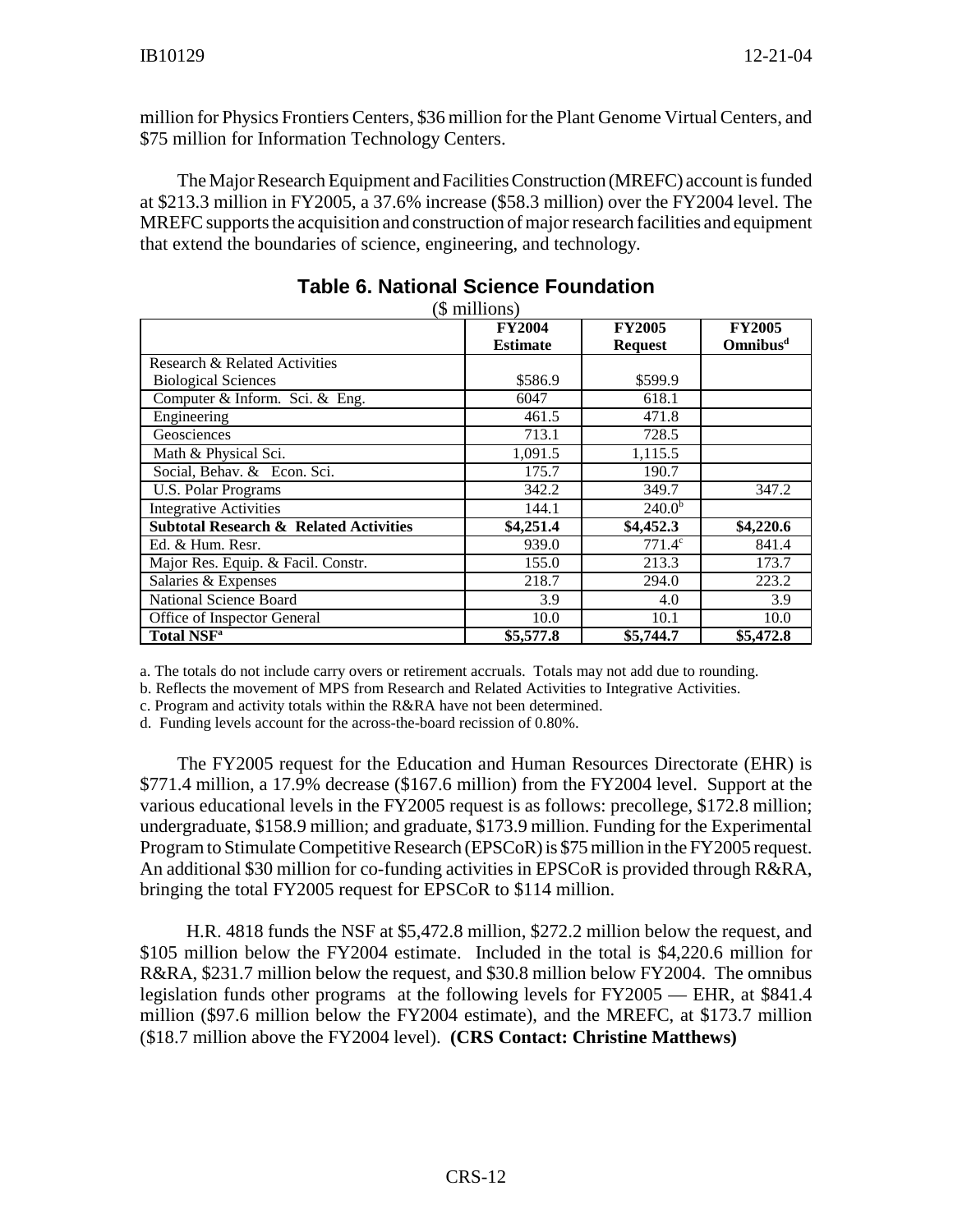## **Department of Commerce (DOC)**

#### **National Oceanic and Atmospheric Administration (NOAA)**

NOAA's "FY2005 Congressional Preparation: Research and Development" estimates that total NOAA R&D, including R&D facilities costs, will be \$584.5 million for FY2005. The R&D Bureau of the Office of Management and Budget (OMB) earlier reported \$611 million for "R&D programs, facilities, and major equipment," at the agency. (See **Table 7**.) The NOAA total is \$70.6 million, or 10.8%, less than the \$655.1 appropriated for R&D for FY2004. NOAA reported a cut of almost \$9 million for Ocean Resources, Conservation, and Assessment R&D in the National Ocean Service (NOS) budget. NOAA Fisheries (NMFS) R&D would be cut by \$14.6 million from terminating programs at the Joint Institute for Marine & Atmospheric Research; however, funding for Fisheries Information & Analysis R&D activities would increase by \$6 million. The NOAA Research (OAR) would receive an increase of \$30 million for Climate Observations & Services R&D. In total, R&D in OAR would be cut by about \$30 million, and by \$60 million in OAR "Plant" (R&D facilities) costs.

The House-passed appropriations bill (H.R. 4754) would provide about \$545 million for R&D, about \$39 million below FY2004 appropriations. The Senate Appropriations Committee report (S. 2809) would fund NOAA at \$748 million an 18% increase over FY2004, including \$475 million for a new *Ocean Commission Initiative*, which would foremost fund ocean research and observations. In response to the Commission's report, Congress (H.R. 4818) would fund NOAA at \$681 million, an 8% increase over FY2004 levels. Additional information on NOAA funding including FY2004 appropriations, the President's request, and congressional appropriations actions for FY2005, can be found on the CRS web page for *Commerce, State, Justice, the Judiciary and Related Agency Appropriations, FY2005*, at [http://www.congress.gov/brbk/html/apcjs41.html]. **(CRS Contact: Wayne A. Morrissey)**

#### **National Institute of Standards and Technology (NIST)**

For FY2005, the Bush Administration budget request includes \$521.5 million for the National Institute of Standards and Technology (NIST). (See Table 7) This amount is 14.6% below the FY2004 appropriation due primarily to the absence of funding for the Advanced Technology Program (ATP). Internal research and development under the Scientific and Technical Research and Services (STRS) account would receive \$422.9 million, an increase of 25.4% over the current fiscal year. Support for the Manufacturing Extension Partnership would total \$39.2 million (a small increase from FY2004) and the construction budget would be \$59.4 million. H.R. 4754, the FY2005 appropriations bill passed by the House on July 8, 2004, provides NIST with \$524.9 million, 14% less than the current fiscal year. Funding for the intermural research programs under the STRS account would increase 11.4% to \$375.8 million. The \$106 million for the Manufacturing Extension Program would bring support up to pre-FY2004 levels before the financing was reduced by 63%. There is no funding for the Advanced Technology Program. The construction budget would be \$43.1 million. The Senate Appropriations Committee (S. 2809) approved an estimated \$784.9 million for NIST in FY2005, a \$263 million increase over the Administrations' request. The majority of this increase can be attributed to the Committee funding the ATP at \$203 million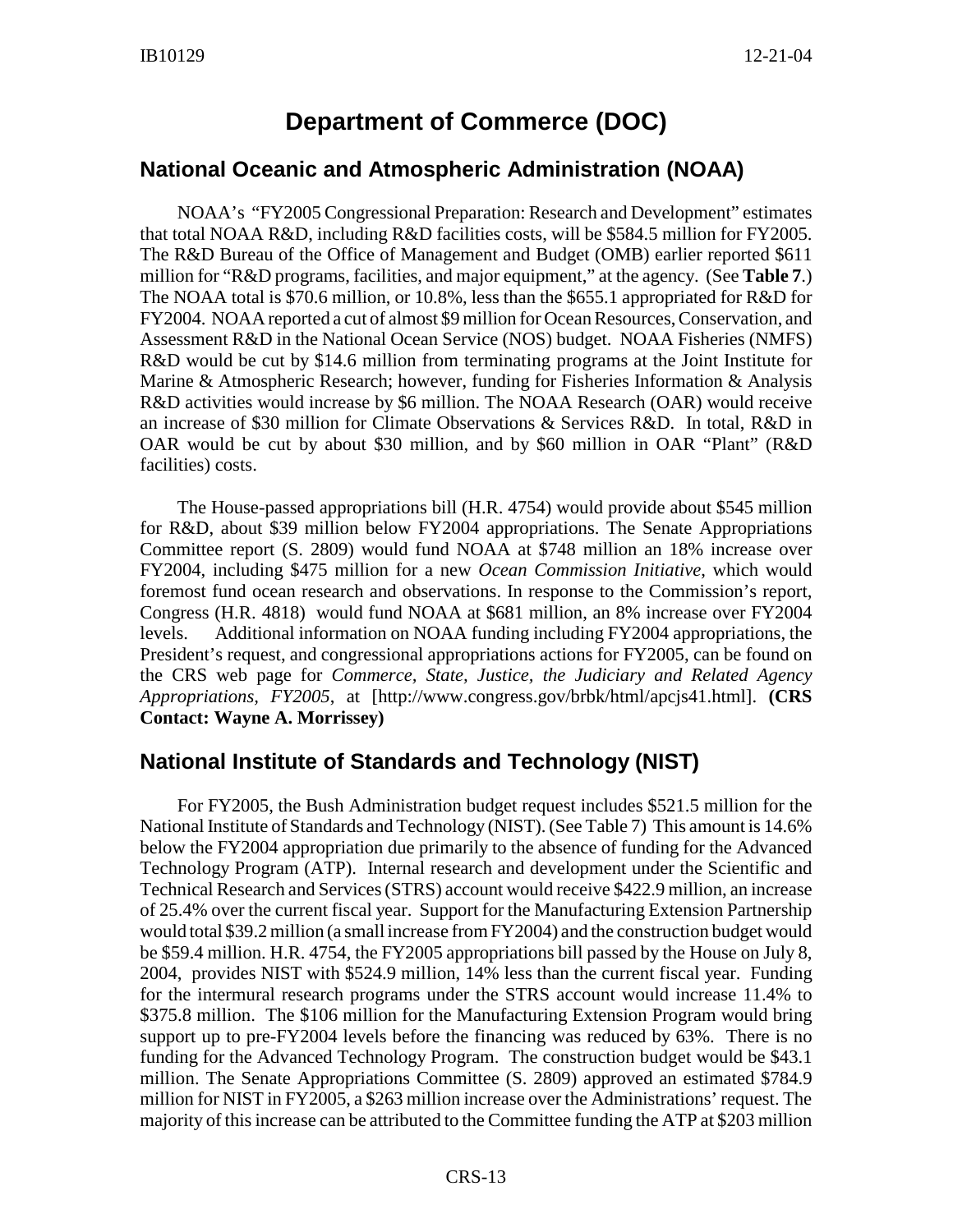for FY2005. The Committee also approved \$383.9 million for STRS, \$112 million for MEP, and \$86.1 million for construction, \$26.6 million above the request.

H.R. 4818, H.Rept. 108-792, contains \$708.7 million, or \$699 million when the recessions are applied to NIST programs. This includes \$380 million for STRS, a 10% increase over FY2004. The act also funds MEP at \$108 million, but instructs the Secretary not to re-compete the program until FY2007. Finally Congress approved \$141 million for ATP existing projects with no new projects to be competed in FY2005. For additional information see CRS Report 95-30, *The National Institute of Standards and Technology: An Overview*, CRS Report 95-36, *The Advanced Technology Program*, and CRS Report 97-104, *The Manufacturing Extension Partnership Program: An Overview*. **(CRS Contact: Wendy H. Schacht)**

## **Department of Transportation (DOT)**

The Bush Administration requested \$749 million for the Department of Transportation's (DOT) research and development budget in FY2005. This represents an increase of 6.9% over the FY2004 estimated funding level of \$701 million. (See Table 7.) The Federal Highway Administration would receive a large increase in R&D spending with the Administration's proposal to shift some resources away from state highway grants to highway research, an approach Congress has rejected in the past. R&D funding for the Federal Aviation Administration would decline 10.5%, to \$222 million, as more of its aviation safety related R&D activities are transferred to the DHS. The House (H.R. 5025) would provide an estimated \$749 million and the Senate (S. 2806) an estimated \$770 million for R&D. CRS estimates that H.R. 4818, provides \$718 million for DOT R&D. (CRS Contact: Mike Davey )

### **Department of the Interior (DOI)**

According to the President's budget, the Administration requested \$648 million for R&D in the Department of the Interior.(See Table 7.) This represents a 4% decline from the \$675 million the agency received in FY2004. The U.S. Geological Survey (USGS) is the primary supporter of R&D (about two-thirds of the total) within DOI. Areas of research include mapping and research in geological resources, water quality, and biological resources. The proposed FY2005 budget for R&D within the USGS would decline from \$547 million in FY2004 to \$525 million. This proposed reduction in funding has been distributed among its four major R&D accounts. The House passed Interior Appropriations bill (H.R. 4568) would restore the proposed cuts in the U.S.G.S. R&D, approving \$548 million for FY2005, and a total of \$671 million for Interior R&D. As in FY2004, the Administration is proposing deep cuts in the Toxic Substances Hydrology Program, as well as in Mineral Resources R&D Activities. However the House also rejected these proposed cuts and restored funding for these two programs in H.R. 4568. The Senate Appropriations Committee (S. 2804) approved an estimated \$666 million for Interior research, including an estimated \$543 million for USGS. CRS estimates that Congress approved \$668 million, a \$3 million reduction for Interior R&D. **(CRS Contact: Mike Davey)**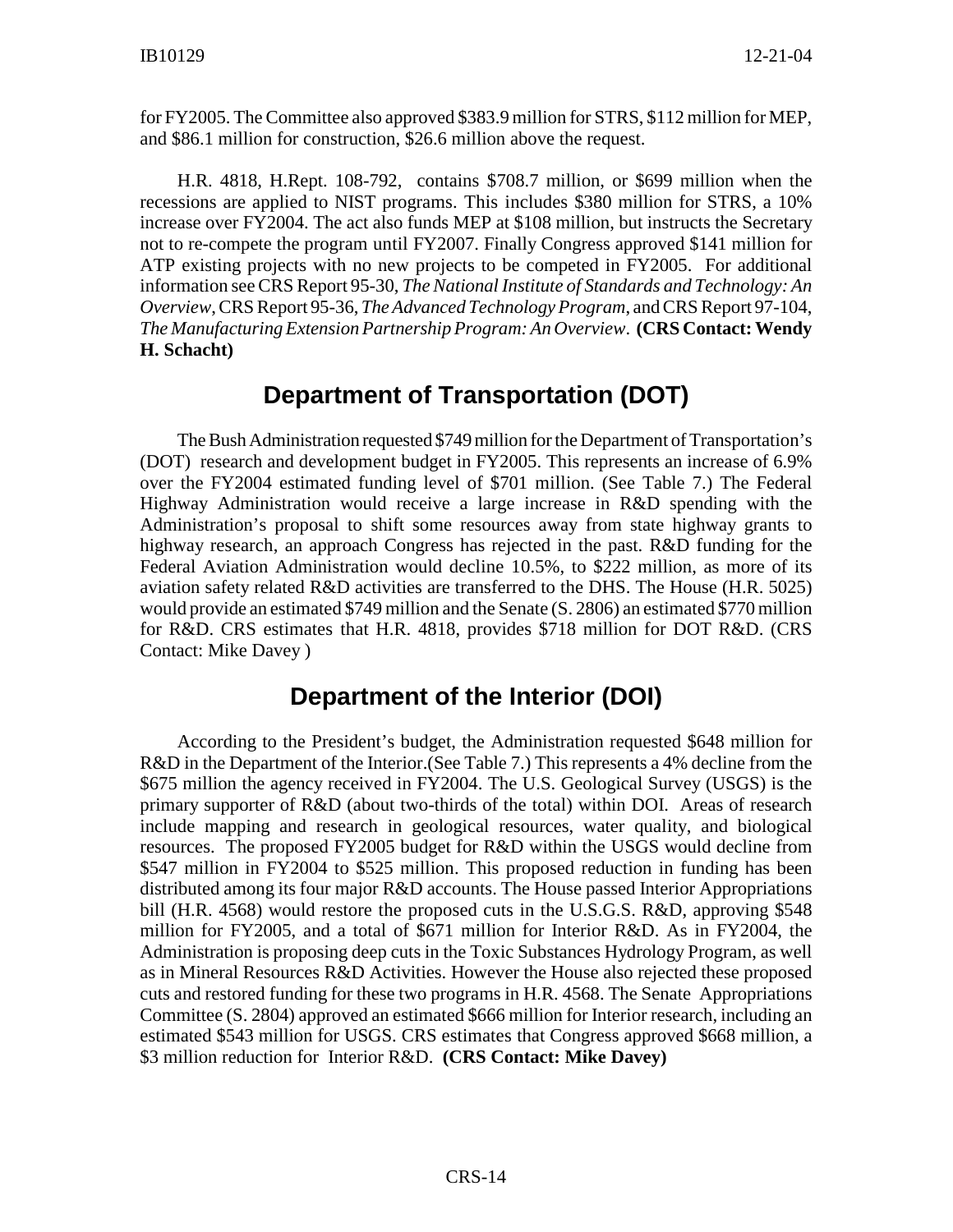### **Environmental Protection Agency (EPA)**

The Science and Technology (S&T) account incorporates elements of the former research and development account (also called extramural research) and EPA's in-house research, development, and technology work. (See Table 7.) The FY2005 S&T total request of \$725.3 million is made of two parts, \$689.2 million directly for S&T, and \$36.1 million transferred from the Superfund account. The House Appropriations Committee report for the FY2005 (H.R. 4614) recommends an S&T total of \$765.1 million, composed of \$729 million directly for S&T, and \$36.1 million transferred from Superfund, which is less than the FY2004 total S&T enacted level of \$826.1 million, which was made of \$781.7 million directly for S&T, and \$44.4 million transferred from Superfund. The Senate Appropriations Committee report (S. 2825) recommends a FY2005 S&T total of \$794.3 million, made of \$758.2 million directly for S&T, and \$36.1 million transferred from Superfund. Noteworthy in the House recommendations are \$16.2 million added to fully restore to FY2004 levels EPA's Science to Achieve Results (STAR) and STAR Fellowship programs, and \$4 million added to continue EPA's building decontamination research. Noteworthy in the Senate recommendations are \$10 million for Endocrine Disruptor work (nearly \$2 million less than requested), and \$20 million for Global Change (\$0.69 million less than requested). A continuing question is the degree to which efforts to insure sound science (such as the Information Quality Act and the Office of Management and Budget's Peer Review proposal) will impact EPA's S&T work. CRS estimates that Congress approved \$744 million for EPA R&D, a 4.7% reduction from FY2004. **(CRS contact: Michael Simpson)**

## **Department of Homeland Security (DHS)**

For FY2005, the Department of Homeland Security (DHS) requested \$1.2 billion for R&D and received \$1.3 billion. (See Table 7.) The bulk of this sum funded the Directorate of Science and Technology (\$1.039 billion requested, \$1.115 billion received). Most of the remainder funded R&D in the Transportation Security Administration (\$154 million requested, \$178 million received). Reflecting direction given in the FY2004 appropriations conference report (H.Rept.108-280), R&D activities formerly funded by other DHS agencies, such as the U.S. Coast Guard, appeared in the request for the S&T Directorate in FY2005. The transfer of Coast Guard R&D was not made in the final bill.

The requested funding for the S&T Directorate was 14% more than the FY2004 appropriation, but only three areas included large funding changes. First, Biological Countermeasures, the directorate's largest program, requested \$407 million, versus \$285 million in FY2004. This 43% increase included \$65 million to support expanding the coverage and scope of BioWatch, an activity that seeks to detect airborne biological agents in large metropolitan areas. The House provided the requested funding for Biological Countermeasures, but transferred \$44 million of it to separate line items for staff salaries and facility construction. The Senate also transferred facility construction funds to a separate line, while providing \$26 million less than the request. The conference report concurred with the House. Second, the request of \$30 million for University Programs was a 56% reduction from FY2004. Last year, Congress increased FY2004 funding for University Programs to \$69 million from an initial request of \$10 million. For FY2005, the House provided \$70 million, the Senate provided \$69 million, and the conference report concurred with the House. Third, the S&T Directorate's FY2005 request included \$24 million for R&D